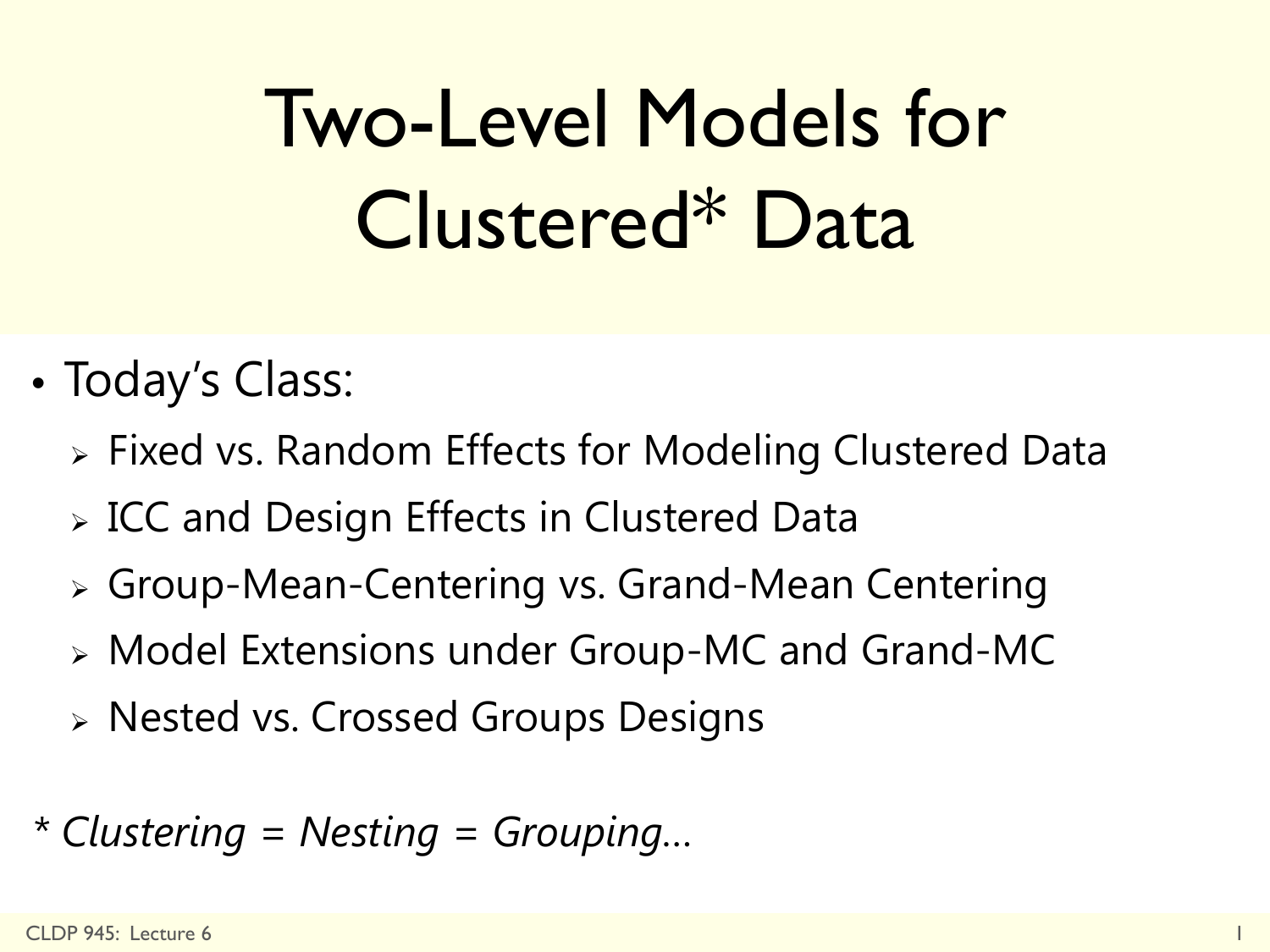# MLM for Clustered Data

- So far we've built models to account for dependency created by repeated measures (time within person, or trials within persons crossed with items)
- Now we examine two-level models for more general examples of nesting/clustering/grouping:
	- $\geq$  Students within schools, athletes within teams, patients within doctors
	- $>$  Siblings within families, partners within dyads
- Residuals of people from same group are likely to be correlated due to group differences (e.g., purposeful grouping or shared experiences create dependency)
- **Recurring theme: You still have to care about group-level variation, even if that's not the point of your study**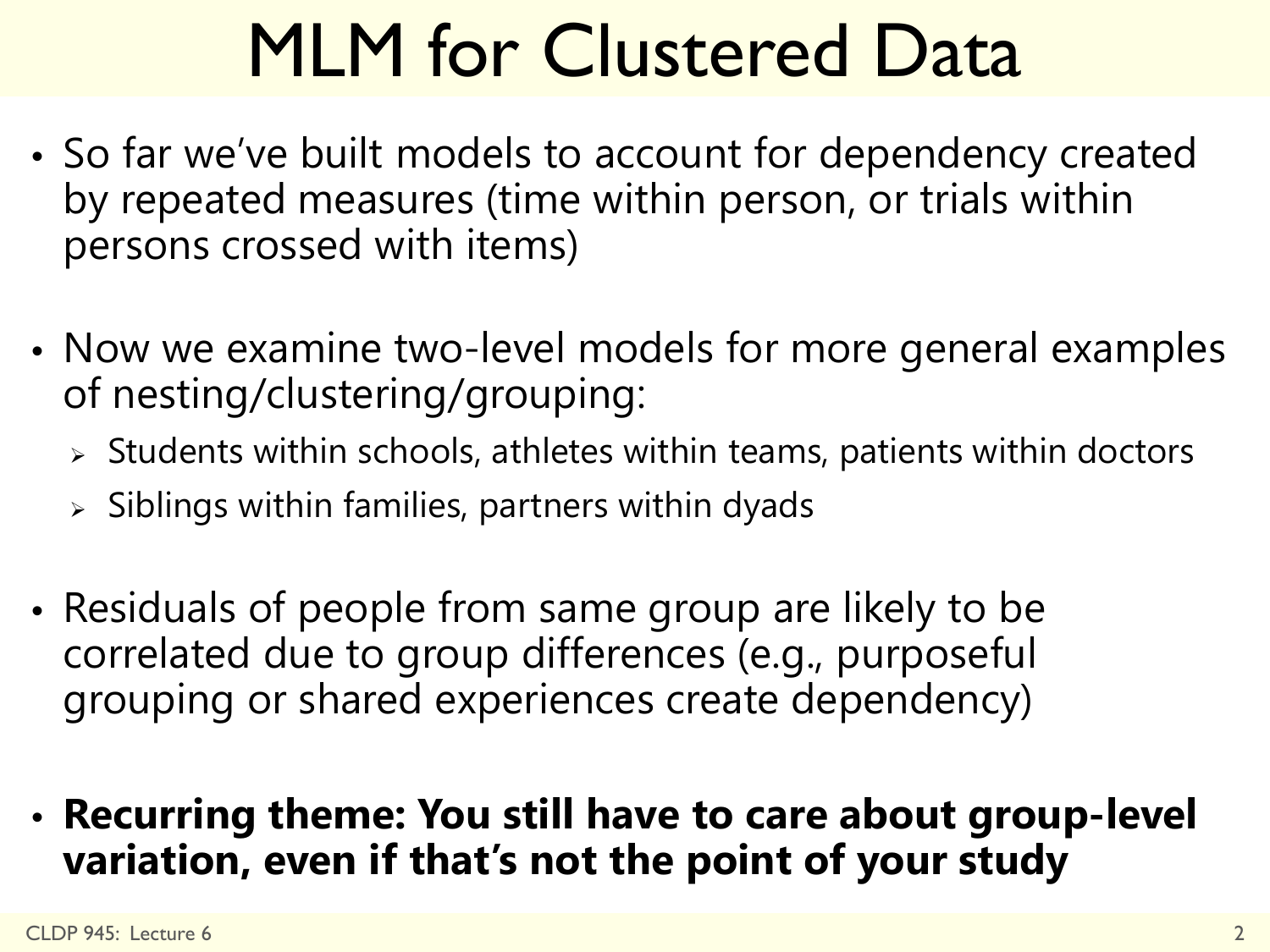## 2 Options for Differences Across Groups

#### **Represent Group Differences as Fixed Effects**

- Include (#groups-1) contrasts for group membership in the **model for the means** (via CLASS)  $\rightarrow$  so group is NOT another "level"
- Permits inference about differences between specific groups, but you cannot include between-group predictors (group is saturated)
- Snijders & Bosker (1999) ch. 4, p. 44 recommend if #groups < 10ish

#### **Represent Group Differences as a Random Effect**

- Include a **random intercept variance in the model for the variance**, such that group differences become another "level"
- Permits inference about differences across groups more generally, for which you can test effects of between-group predictors
- Better if #groups > 10ish and you want to **predict** group differences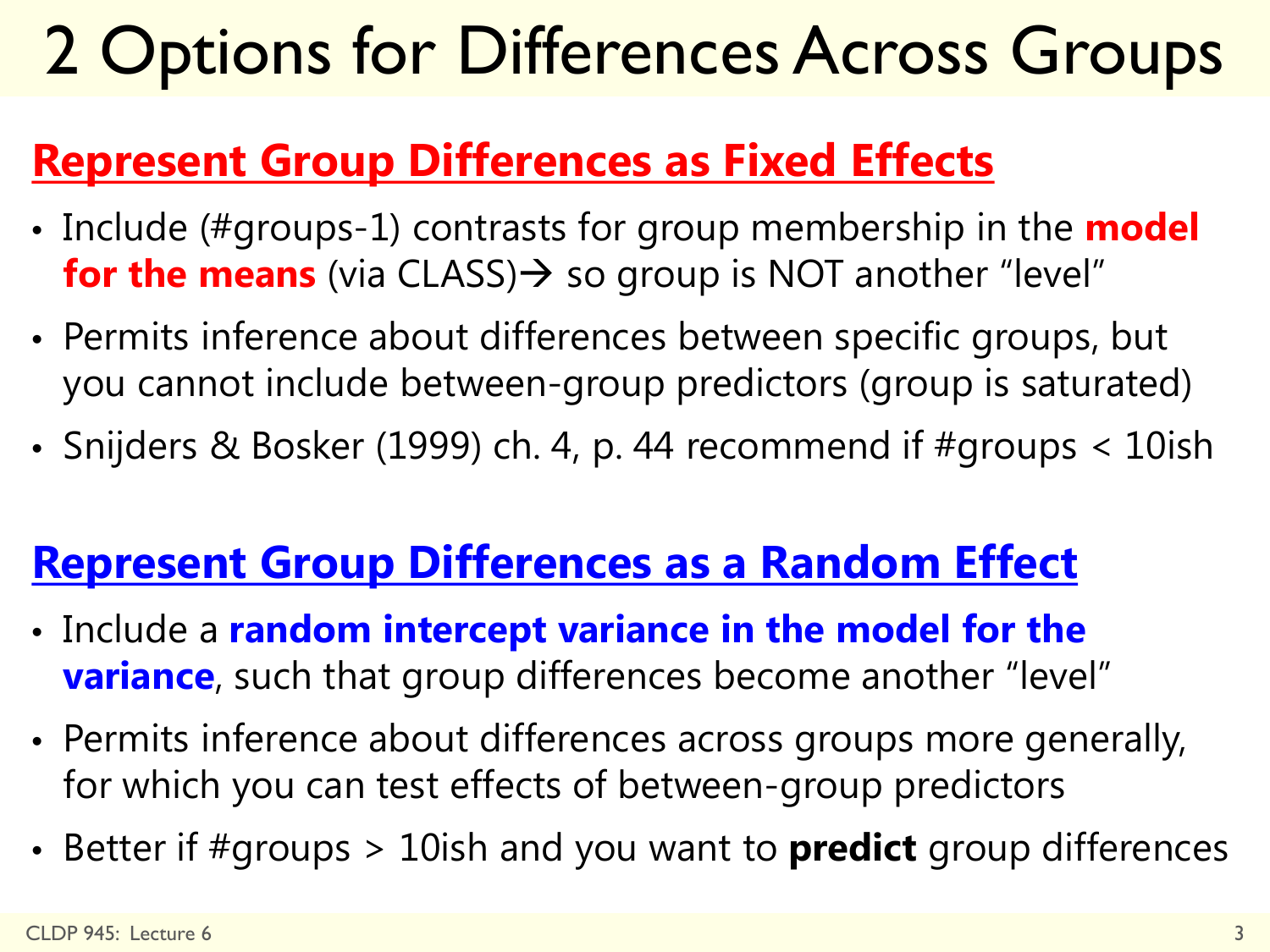# Empty Means, Random Intercept Model

### **MLM for Clustered Data:**

- Change in notation:
	- $\Rightarrow i =$  level 1,  $j =$  level 2
- Level 1:
	- $y_{ij} = \beta_{0j} + e_{ij}$
- Level 2:

$$
\beta_{0j} = \gamma_{00} + U_{0j}
$$

**3** Total Parameters: **Model for the Means (1):** 

• Fixed Intercept **γ**<sub>00</sub>

**Model for the Variance (2):**

• Level-1 Variance of e<sub>ij</sub> → o<sup>2</sup><sub>e</sub>

• Level-2 Variance of 
$$
U_{0j} \rightarrow \tau_{U_0}^2
$$

**Residual = person-specific deviation from group's predicted outcome** 

**Fixed Intercept =grand mean (because no predictors yet)** 

**Random Intercept = group-specific deviation from predicted intercept**

**Composite equation: y**<sub>ii</sub> = (**γ**<sub>00</sub> + U<sub>0j</sub>) + e<sub>ij</sub>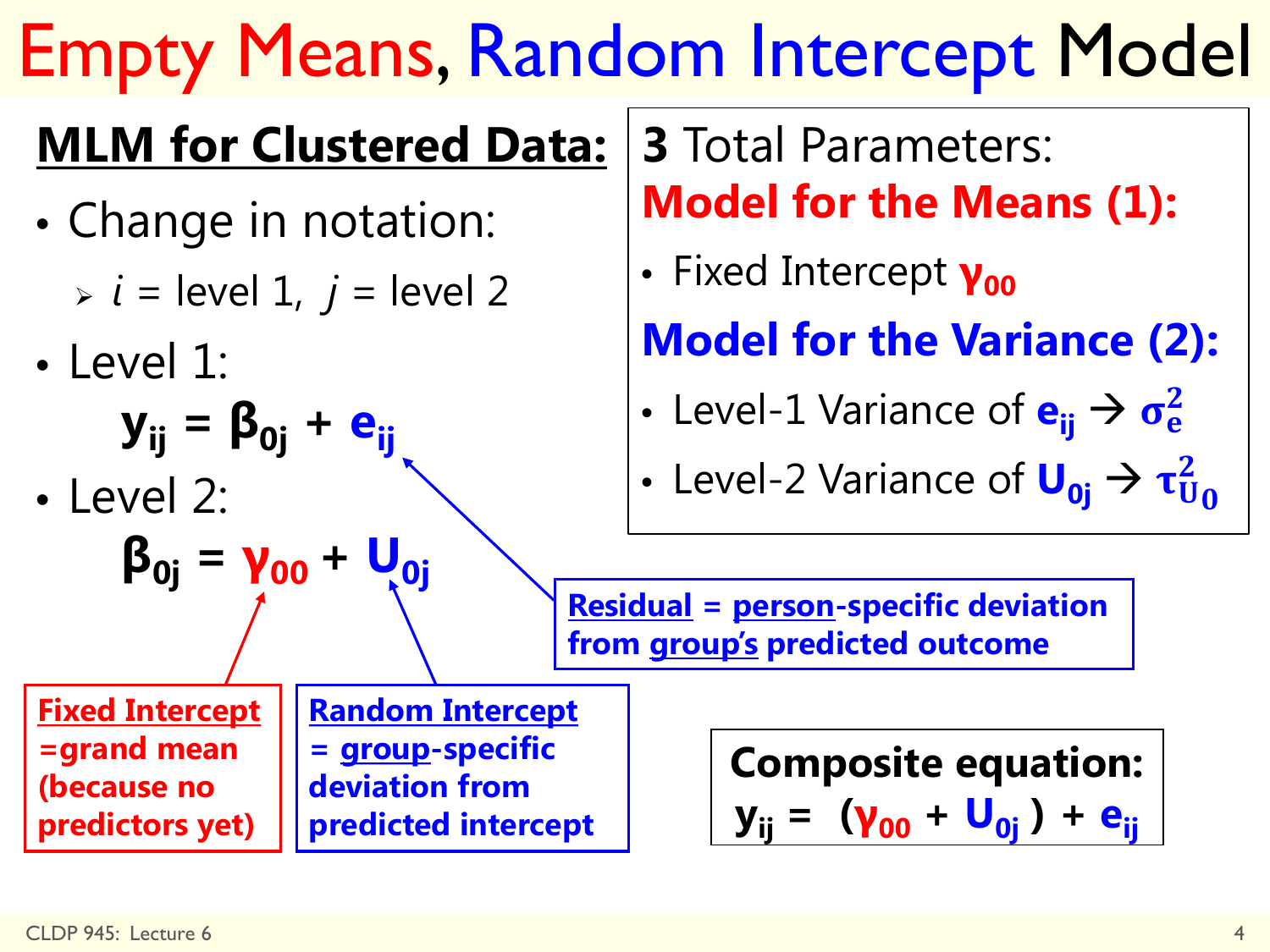## Matrices in a Random Intercept Model

**RI and DIAG: Total predicted data matrix is called V matrix, created from the G [TYPE=UN] and R [TYPE=VC] matrices as follows:**

| $V = Z * G * Z^{T} + R =$                                                                                                                                                                                                                                                                                                                                                                                              |  |  |
|------------------------------------------------------------------------------------------------------------------------------------------------------------------------------------------------------------------------------------------------------------------------------------------------------------------------------------------------------------------------------------------------------------------------|--|--|
| $\mathbf{V} = \begin{bmatrix} 1 \\ 1 \\ 1 \\ 1 \end{bmatrix} \begin{bmatrix} \tau_{U_0}^2 \end{bmatrix} \begin{bmatrix} 1 & 1 & 1 & 1 \end{bmatrix} + \begin{bmatrix} \sigma_{\rm e}^2 & 0 & 0 & 0 \\ 0 & \sigma_{\rm e}^2 & 0 & 0 \\ 0 & 0 & \sigma_{\rm e}^2 & 0 \\ 0 & 0 & 0 & \sigma_{\rm e}^2 \end{bmatrix} \begin{bmatrix} \tau_{U_0}^2 + \sigma_{\rm e}^2 & \tau_{U_0}^2 & \tau_{U_0}^2 & \tau_{U_0}^2 \\ \tau$ |  |  |
|                                                                                                                                                                                                                                                                                                                                                                                                                        |  |  |
|                                                                                                                                                                                                                                                                                                                                                                                                                        |  |  |
|                                                                                                                                                                                                                                                                                                                                                                                                                        |  |  |

**VCORR then provides the intraclass correlation, calculated as:** 

**ICC** =  $\tau_{U_0}^2 / (\tau_{U_0}^2 + \sigma_e^2)$ 

|  |  | $\begin{bmatrix} 1 & \text{ICC } \text{ICC } \text{ICC} \end{bmatrix}$ assumes a                    |
|--|--|-----------------------------------------------------------------------------------------------------|
|  |  | ICC 1 ICC ICC constant                                                                              |
|  |  | ICC ICC 1 ICC correlation                                                                           |
|  |  | $\begin{array}{ l c c c c c }\n\hline\n\text{ICC} & \text{ICC} & 1 & \text{over time}\n\end{array}$ |

The **G**, **Z**, and **R** matrices still get combined to create the **V** matrix, except that they are now per group. **R** and **V** have *n* rows by *n* columns, in which  $p = #$  level-1 units, which is now people, not time. Thus, no type of **R** matrix other than VC will be used, and REPEATED is not needed.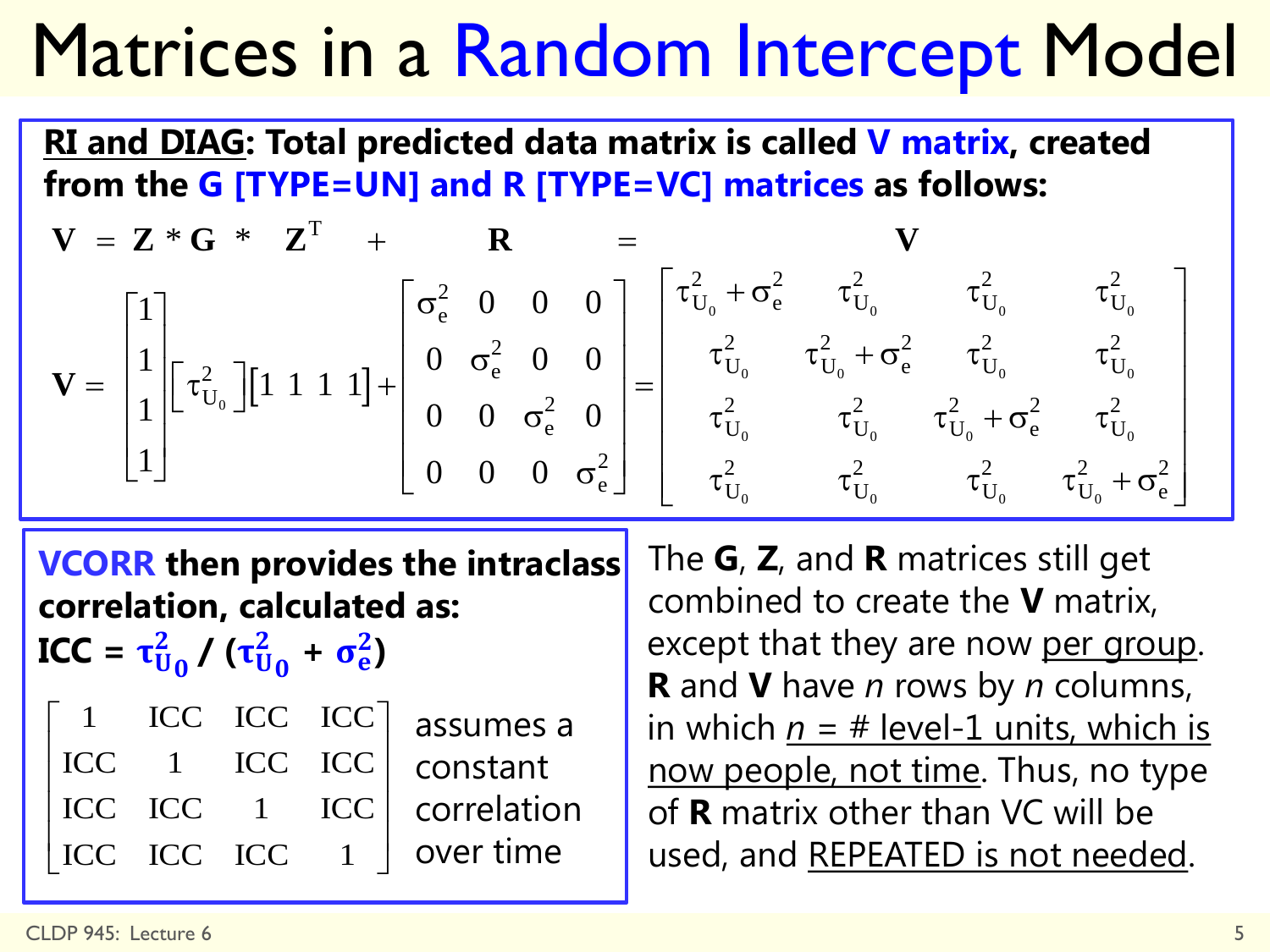# Intraclass Correlation (ICC)



- ICC = Proportion of total variance that is between groups
- ICC = Average correlation among persons from same group
- ICC is a standardized way of expressing how much we need to worry about *dependency due to group mean differences* **(i.e., ICC is an effect size for** *constant* **group dependency)**
	- Dependency of other kinds can still be created by differences between groups in the effects of predictors (stay tuned)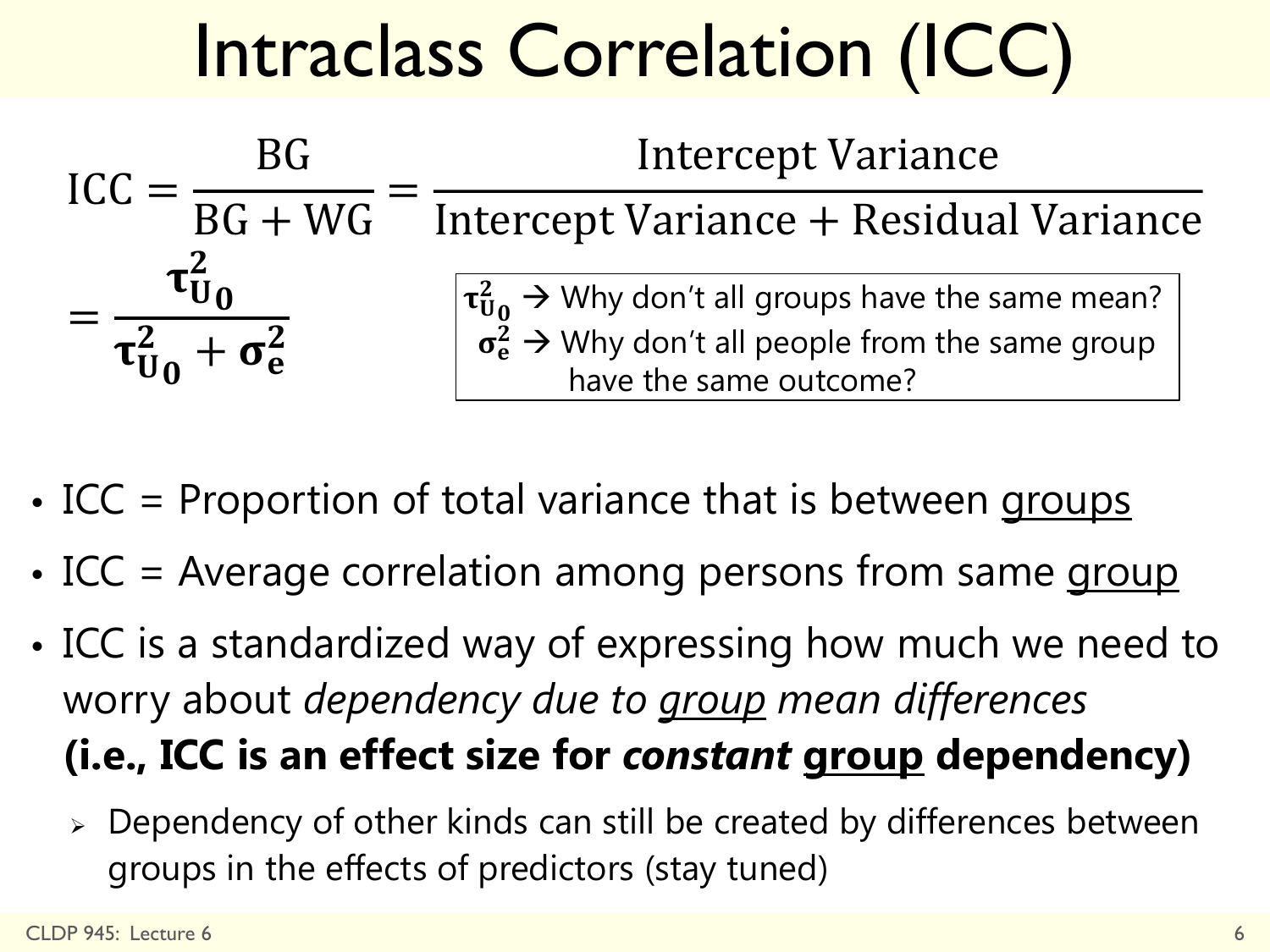# Effects of Clustering on Effective N

- **Design Effect** expresses how much effective sample size needs to be adjusted due to clustering/grouping
- **Design Effect** = ratio of the variance using a given sampling design to the variance using a simple random sample from the same population, given the same total sample size either way

 $n = #$  level-1 units

- Design Effect =  $1 + [(n-1) * ICC]$
- Effective sample size  $\rightarrow$  N<sub>effective</sub> = # Total Observations Design Effect
- As ICC goes UP and cluster size goes UP, the effective sample size goes DOWN
	- $\ge$  See Snijders & Bosker (2012) for more info and for a modified formula that takes unequal group sizes into account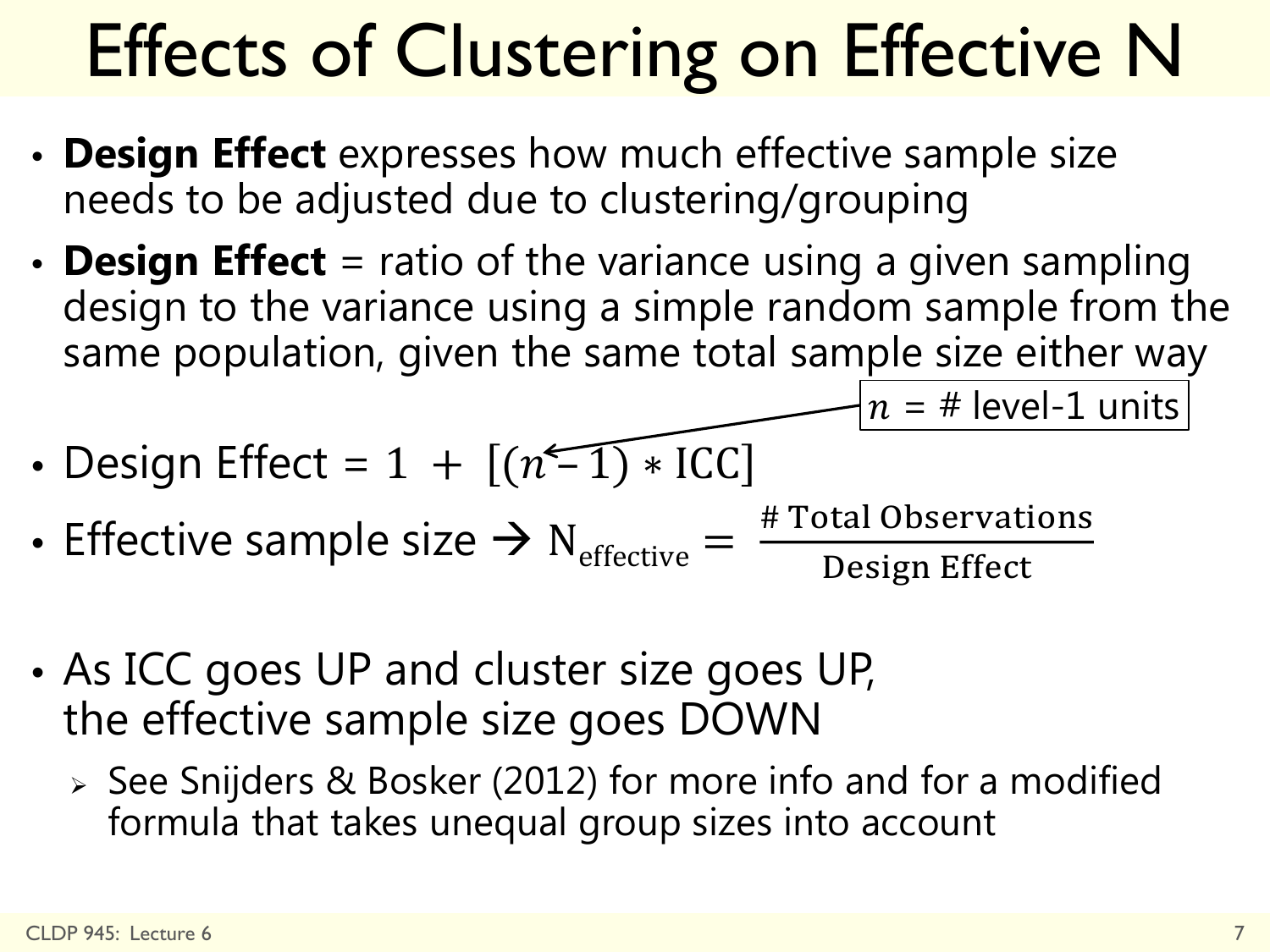# Design Effects in 2-Level Nesting

- Design Effect =  $1 + [(n-1) * ICC]$
- Effective sample size  $\rightarrow$  N<sub>effective</sub> =  $\frac{\text{\# Total Observations}}{\text{Design Effect}}$ Design Effect
- *n*=5 patients from each of 100 doctors, ICC = .30?
	- > Patients Design Effect =  $1 + (4 * .30) = 2.20$
	- $\triangleright$  **N**<sub>effective</sub> = 500 / 2.20 = **227** (not 500)
- *n*=20 students from each of 50 schools, ICC = .05?
	- $\triangleright$  Students Design Effect = 1 + (19  $*$  .05) = 1.95
	- $\triangleright$  **N**<sub>effective</sub> = 1000 / 1.95 = **513** (not 1000)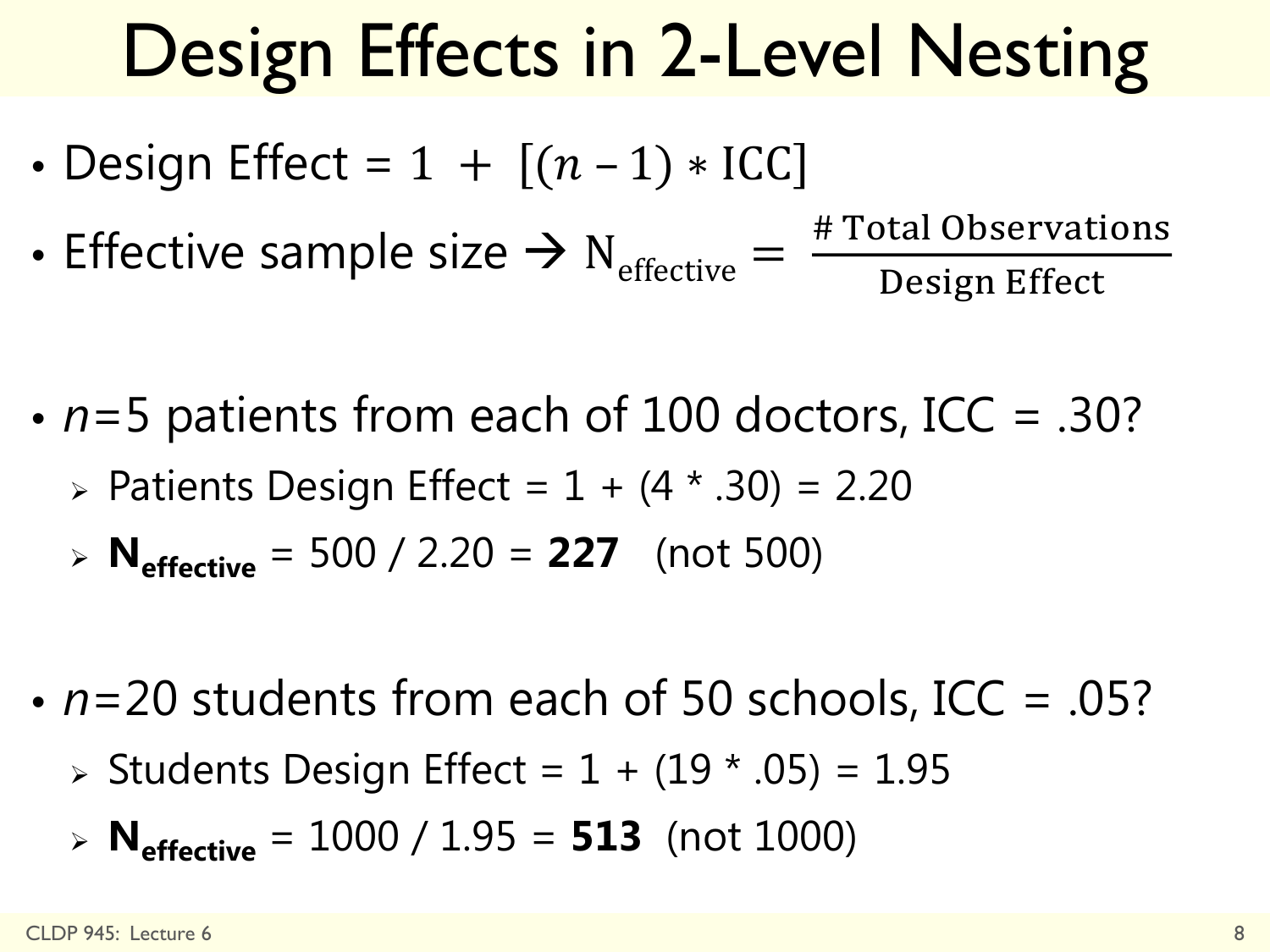## Does a non-significant ICC mean you can ignore groups and just do a regression?

- Effective sample size depends on BOTH the ICC and the number of people per group: As ICC goes UP and group size goes UP, the effective sample size goes DOWN
	- $>$  So there is NO VALUE OF ICC that is "safe" to ignore, not even  $\sim$  0!
	- An ICC=0 in an *empty (unconditional)* model can become ICC>0 after adding level-1 predictors because reducing the residual variance leads to an increase in the random intercept variance ( $\rightarrow$  conditional ICC > 0)
- So just do a multilevel analysis anyway…
	- Even if "that's not your question"… because people come from groups, you still have to model group dependency appropriately because of:
		- Effect of clustering on level-1 fixed effect SE's → **biased SEs**
		- Potential for **contextual effects** of level-1 predictors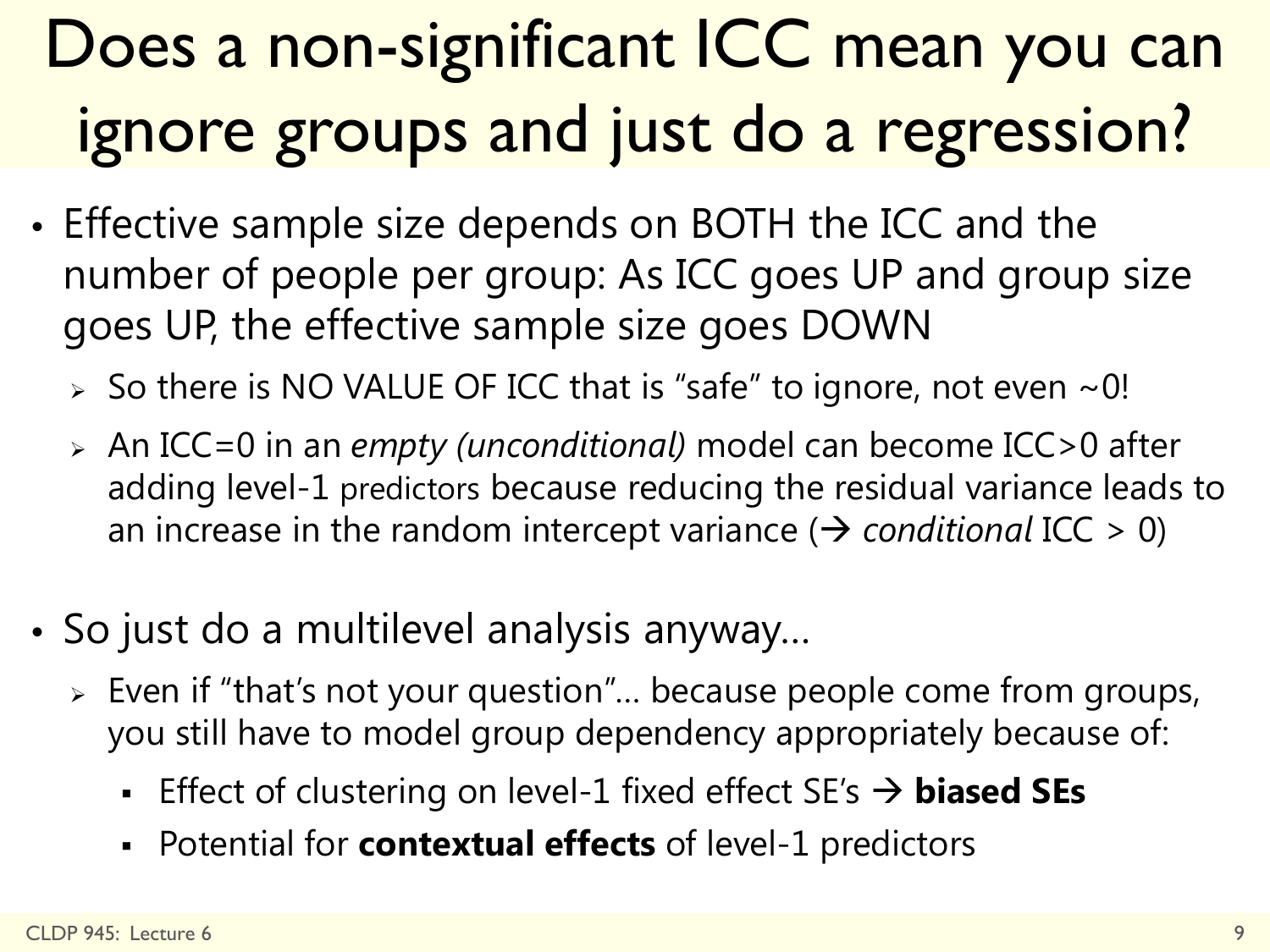### Predictors in MLM for Clustered Data Example: Achievement in Students nested in Schools

- Level-2 predictors now refer to Group-Level Variables
	- Can only have fixed or systematically varying effects (level-2 predictors cannot have random effects in a two-level model, same as before)
	- e.g., Does mean school achievement differ b/t rural and urban schools?
- Level-1 predictors now refer to Person-Level Variables
	- Can have fixed, systematically varying, or random effects over groups
	- e.g., Does student achievement differ between boys and girls?
		- Fixed effect: Is there a gender difference in achievement, period?
		- Systematically varying effect: Does the gender effect differ b/t rural and urban schools? (but the gender effect is the same within rural and within urban schools)
		- Random effect: Does the gender effect differ *randomly* across schools?
	- We can skip all the steps for building models for "time" and head straight to predictors (given that level-1 units are exchangeable here)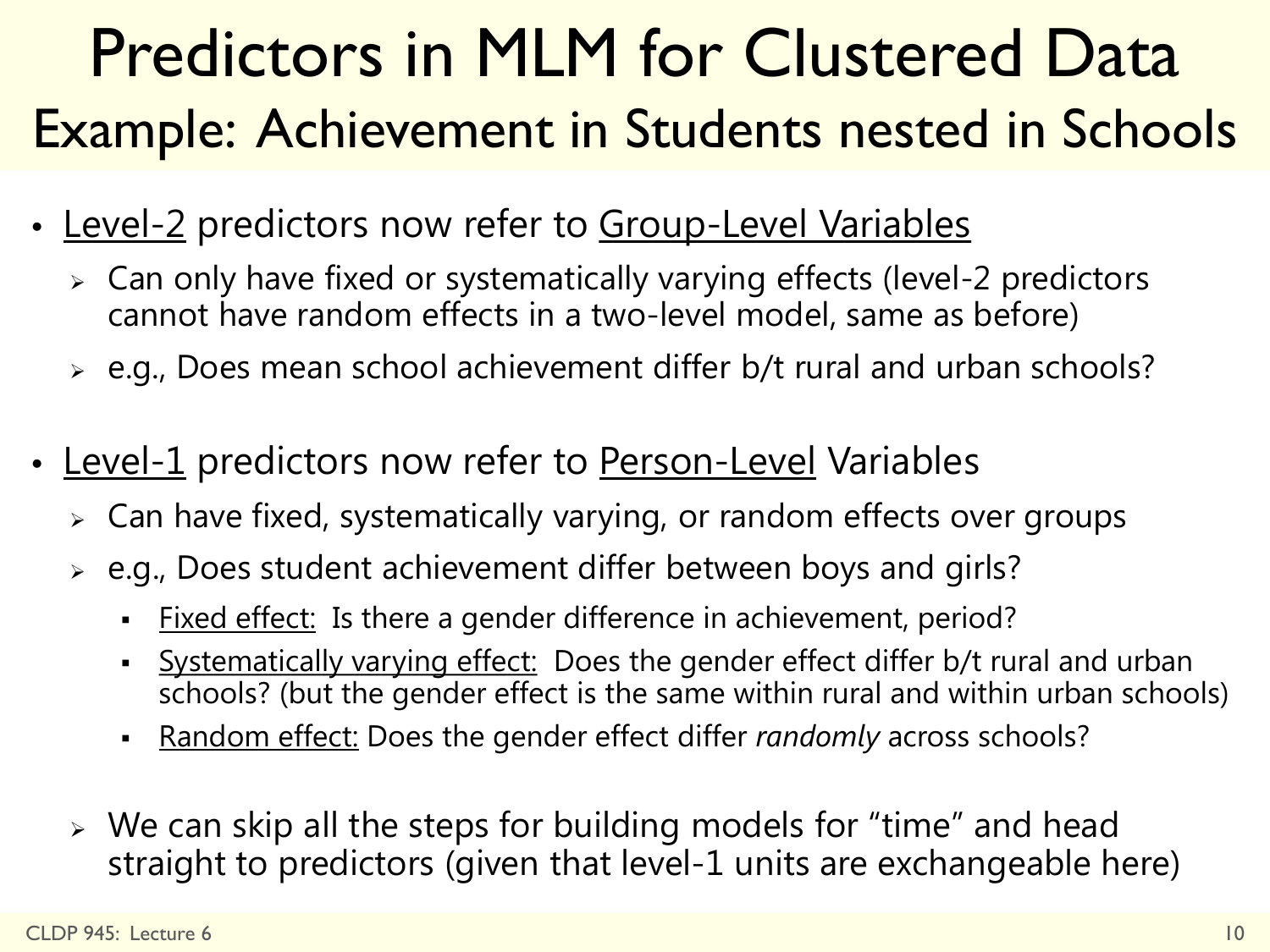# Level-1 (Person-Level) Predictors

- Modeling of level-1 predictors is complicated (and usually done incorrectly) because **each level-1 predictor is usually really 2 predictor variables** (each with their own effect), **not 1**
- Example: Student SES when students are clustered in schools
	- $\triangleright$  Some kids have more money than other kids in their school:
		- **WG variation in SES** *(represented directly as deviation from school mean)*
	- $\geq$  Some schools have more money than other schools:
		- **BG variation in SES** *(represented as school mean SES or via external info)*
- Can quantify each source of variance with an ICC
	- $\angle$  ICC = (BG variance) / (BG variance + WG variance)
	- ICC > 0? Level-1 predictor has BG variation (so it *could* have BG effect)
	- ICC < 1? Level-1 predictor has WG variation (so it *could* have WG effect)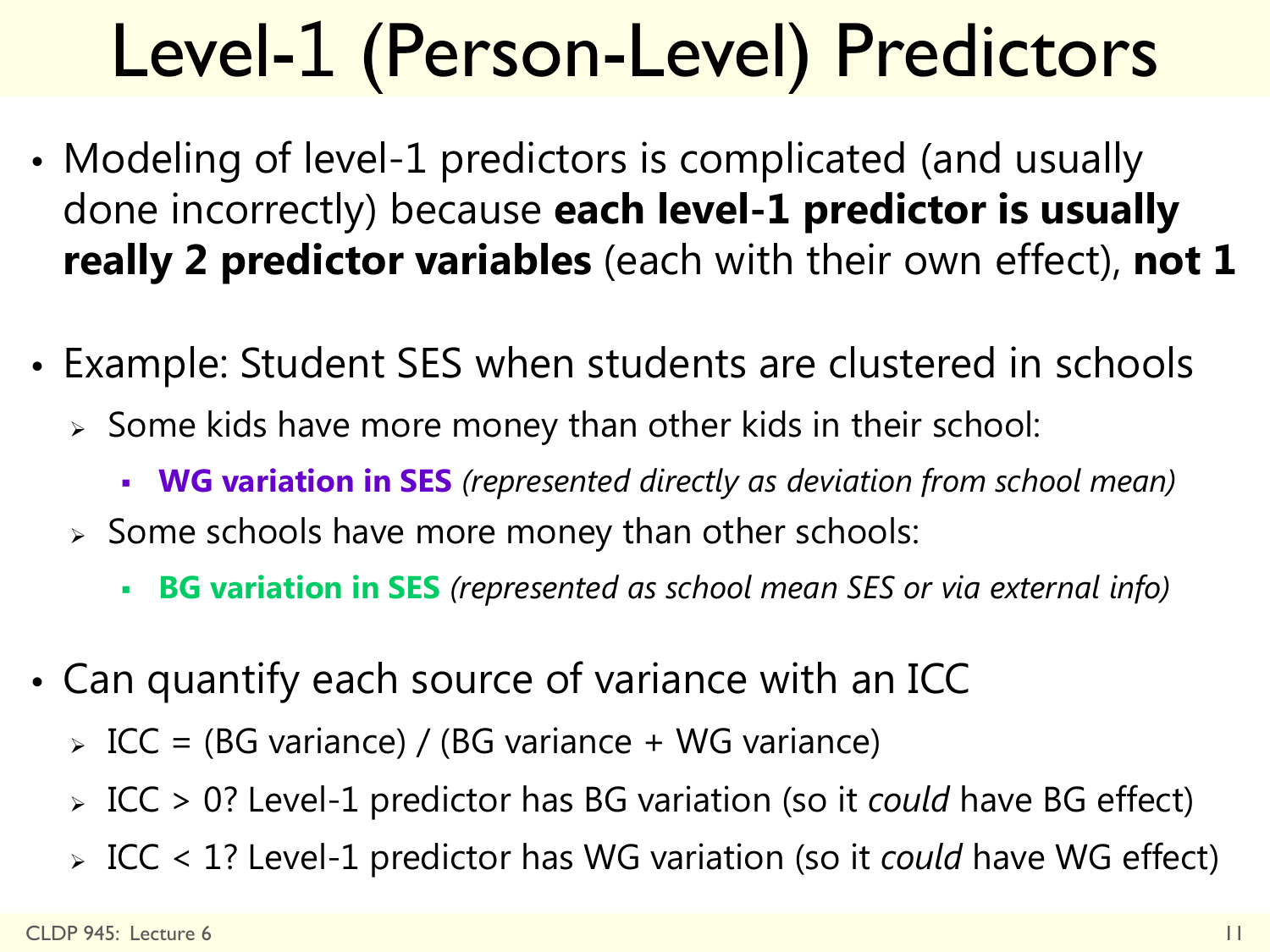## Between-Group vs. Within-Group Effects

- Between-group and within-group effects in **SAME** direction
	- $\triangleright$  SES  $\rightarrow$  Achievement?
		- **BG: Schools with more money than other schools may have greater mean achievement than schools with less money**
		- **WG: Kids with more money than other kids in their school may have greater achievement than other kids in their school (regardless of school mean SES)**
- Between-group and within-group effects in **OPPOSITE** directions
	- $\geq$  Body mass  $\rightarrow$  life expectancy in animals (Curran and Bauer, 2011)?
		- **BG: Larger species tend to have longer life expectancies than smaller species (e.g., whales live longer than cows, cows live longer than ducks)**
		- **WG: Within a species, relatively bigger animals have shorter life expectancy (e.g., over-weight ducks die sooner than healthy-weight ducks)**
- Variables have **different meanings** and **different scales** across levels (so "one-unit" effects will rarely be the same across levels)!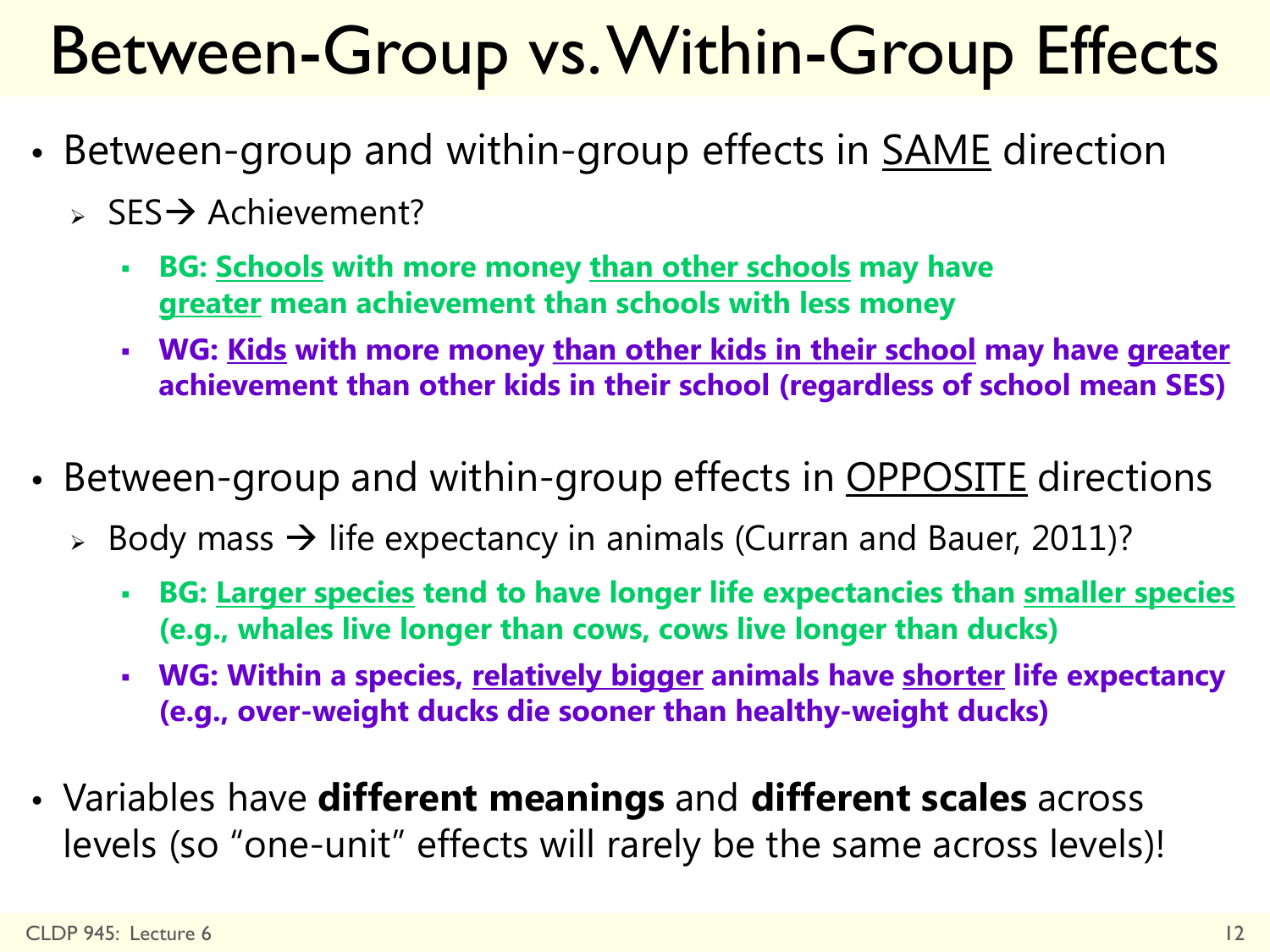# Predictors in MLM for Clustered Data

- BUT we still need to distinguish level-2 BG effects from level-1 WG effects of level-1 predictors: NO SMUSHING ALLOWED
- Options for representing level-2 BG variance as a predictor:
	- > Use **obtained** group mean of level-1  $x_{ii}$  from your sample (labeled as **GMx**<sub>i</sub> or  $\overline{X}_i$ ), centered at a constant so that 0 is a meaningful value
	- $\triangleright$  Use **actual** group mean of level-1  $x_{ij}$  from outside data (also centered so 0 is meaningful)  $\rightarrow$  better if your sample is not the full population
- Can use either **Group-MC** or **Grand-MC** for level-1 predictors (where Group-MC is like Person-MC in longitudinal models)

> Level-1 Group-MC  $\rightarrow$  center at a VARIABLE:  $WGx_{ij} = x_{ij} - \overline{X}_i$ 

- > Level-1 Grand-MC → center at a CONSTANT:  $L1x_{ii} = x_{ii} C$ 
	- Use  $L1x_{ij}$  when including the actual group mean instead of sample group mean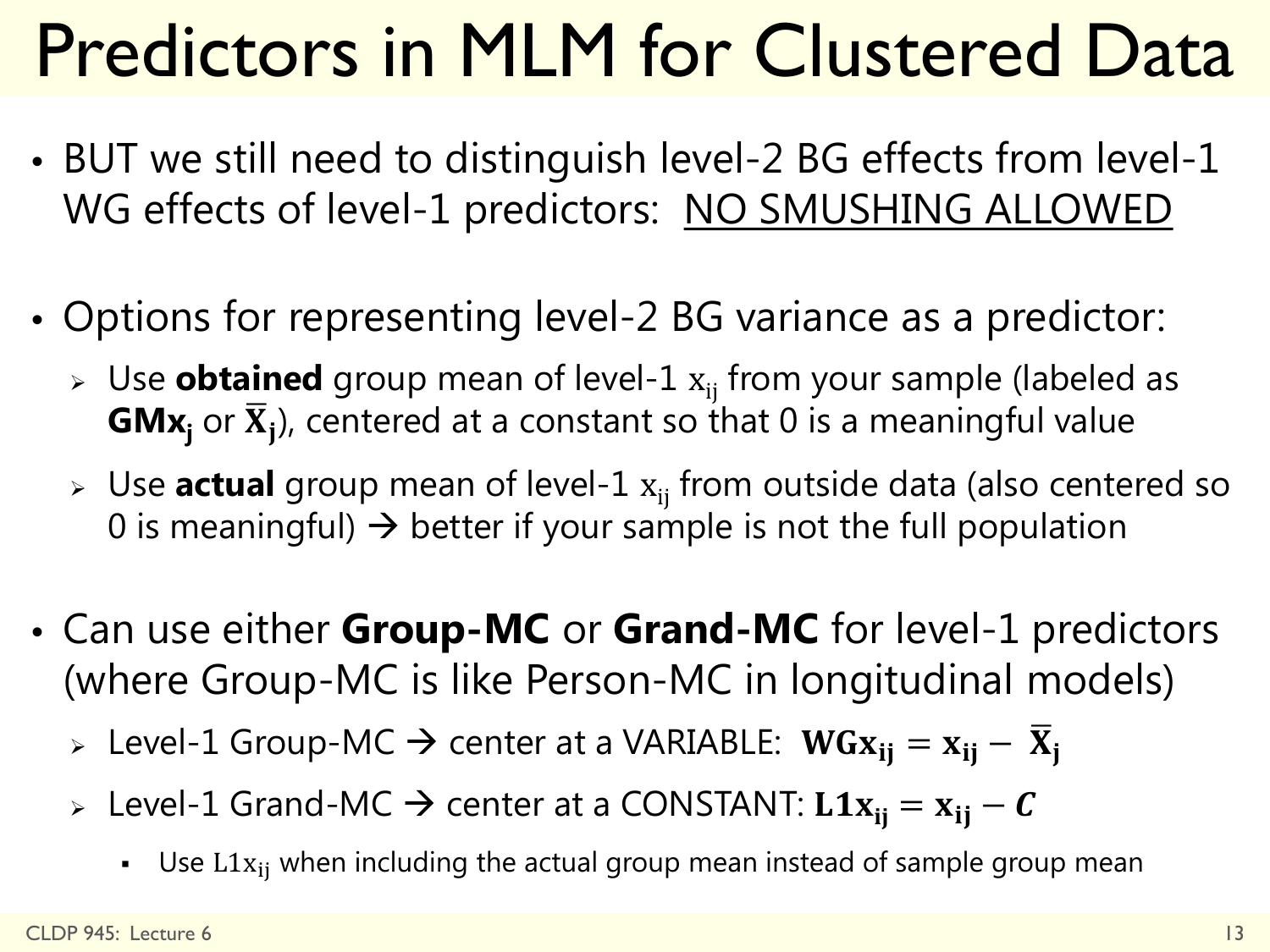# 3 Kinds of Effects for Level-1 Predictors

#### • **Is the Between-Group (BG) effect significant?**

> Are groups with higher predictor values than other groups also higher on Y than other groups, such that the group mean of the person-level predictor **Mx**<sub>j</sub> accounts for level-2 random intercept variance ( $\tau_{U_0}^2$ )?

#### • **Is the Within-Group (WG) effect significant?**

> If you have higher predictor values than others in your group, do you also have higher outcomes values than others in your group, such that the within-group deviation  $\textsf{WGx}_{\textsf{ij}}$  accounts for level-1 residual variance ( $\sigma^2_{\textsf{e}}$ )?

#### • **Are the BG and WG effects different sizes: Is there a contextual effect?**

- $\triangleright$  After controlling for the absolute value of level-1 predictor for each person, is there still an incremental contribution from having a higher group mean of the predictor (i.e., does a group's general tendency predict  $\tau^2_{{\mathsf U}_0}$  above and beyond)?
- $>$  If there is no contextual effect, then the BG and WG effects of the level-1 predictor show *convergence*, such that their effects are of equivalent magnitude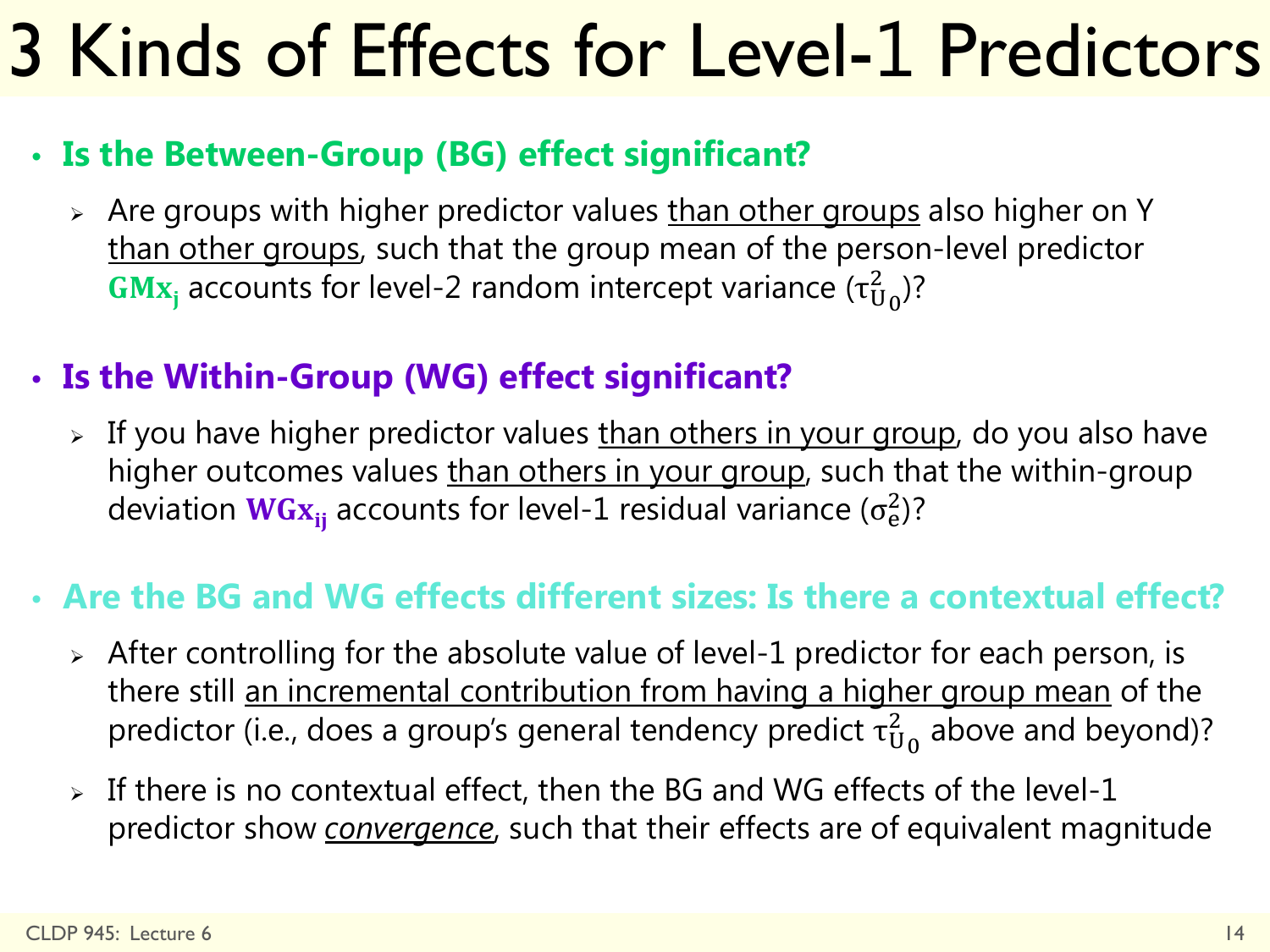**γ<sup>10</sup> = WG main effect of having**  more  $\mathbf{x}_{ij}$  than others **in your group** CLDP 945: Lecture 6 15

### Clustered Data Model with **Group-Mean-Centered Level-1**

WG and BG Effects directly through **separate** parameters

 $\mathbf{x}_{\mathbf{ii}}$  is group-mean-centered into **WGx**<sub>ij</sub>, with **GMx**<sub>i</sub> at L2:

| Level 1: $y_{ij} = \beta_{0j} + \beta_{1j}(\text{WGx}_{ij}) + e_{ij}$      | $\frac{w_{Gx_{ij}} = x_{ij} - \overline{x}_{j} \rightarrow it$ has only Level-1 WG variation only Level-1 WG variation                                                                                                                                                                                                                                                                                                                                                                                                                                                                                                                                                                                                                                                                                                                                                                                                                                                                                                                                                                                                                                                                                                          |
|----------------------------------------------------------------------------|---------------------------------------------------------------------------------------------------------------------------------------------------------------------------------------------------------------------------------------------------------------------------------------------------------------------------------------------------------------------------------------------------------------------------------------------------------------------------------------------------------------------------------------------------------------------------------------------------------------------------------------------------------------------------------------------------------------------------------------------------------------------------------------------------------------------------------------------------------------------------------------------------------------------------------------------------------------------------------------------------------------------------------------------------------------------------------------------------------------------------------------------------------------------------------------------------------------------------------|
| Level 2: $\beta_{0j} = \gamma_{00} + \gamma_{01}(\text{GMx}_{j}) + U_{0j}$ | $\frac{GMx_{j} = \overline{x}_{j} - c \rightarrow it$ has only Level-2 BG variation only Level-2 BG variation only Level-2 BG variation of having more $\overline{x}_{j}$ and $\frac{GMx_{j}}{}$ of having more $\overline{x}_{j}$ and $\frac{GMx_{j}}{}$ and $\overline{}$ and $\overline{}$ of having more $\overline{x}_{j}$ and $\overline{}$ of having more $\overline{x}_{j}$ and $\overline{}$ of $\overline{x}_{j}$ and $\overline{}$ of $\overline{x}_{j}$ and $\overline{}$ of $\overline{x}_{j}$ and $\overline{}$ of $\overline{x}_{j}$ and $\overline{}$ of $\overline{x}_{j}$ and $\overline{}$ of $\overline{x}_{j}$ and $\overline{}$ of $\overline{x}_{j}$ and $\overline{}$ of $\overline{x}_{j}$ and $\overline{}$ of $\overline{x}_{j}$ and $\overline{}$ of $\overline{x}_{j}$ and $\overline{}$ of $\overline{x}_{j}$ and $\overline{}$ of $\overline{x}_{j}$ and $\overline{}$ of $\overline{x}_{j}$ and $\overline{}$ of $\overline{x}_{j}$ and $\overline{}$ of $\overline{x}_{j}$ and $\overline{}$ of $\overline{x}_{j}$ and $\overline{}$ of $\overline{x}_{j}$ and $\overline{}$ of $\overline{x}_{j}$ and $\overline{}$ of $\overline{x}_{j}$ and $\overline{}$ of $\overline{x}_{j}$ and $\over$ |

**BG variation**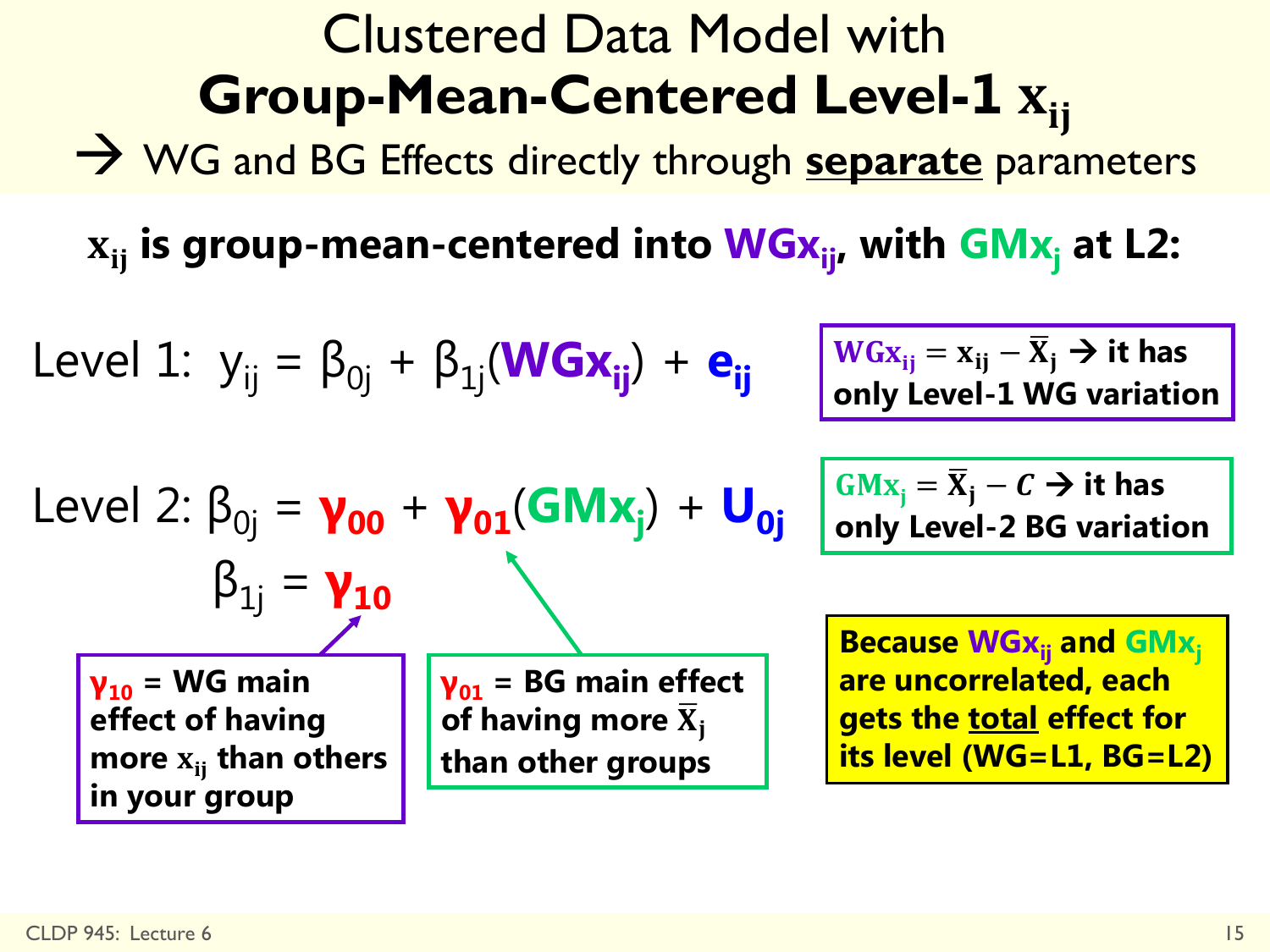## 3 Kinds of Effects for Level-1 Predictors

• **What Group-Mean-Centering tells us directly:**

#### • **Is the Between-Group (BG) effect significant?**

- Are groups with higher predictor values than other groups also higher on Y than other groups, such that the group mean of the person-level predictor **Mx**<sub>j</sub> accounts for level-2 random intercept variance ( $\tau_{U_0}^2$ )?
- $\triangleright$  This would be indicated by a significant fixed effect of GM $x_i$
- Note: this is NOT controlling for the absolute value of  $x_{ii}$  for each person

#### • **Is the Within-Group (WG) effect significant?**

- > If you have higher predictor values than others in your group, do you also have higher outcomes values than others in your group, such that the within-group deviation  $\textsf{WGx}_{\textsf{ij}}$  accounts for level-1 residual variance ( $\sigma^2_{\textsf{e}}$ )?
- $\triangleright$  This would be indicated by a significant fixed effect of WG $x_{ii}$
- $\triangleright$  Note: this is represented by the <u>relative</u> value of  $\mathrm{x}_{\mathsf{i}\mathsf{j}'}$  NOT the <u>absolute</u> value of  $\mathrm{x}_{\mathsf{i}\mathsf{j}}$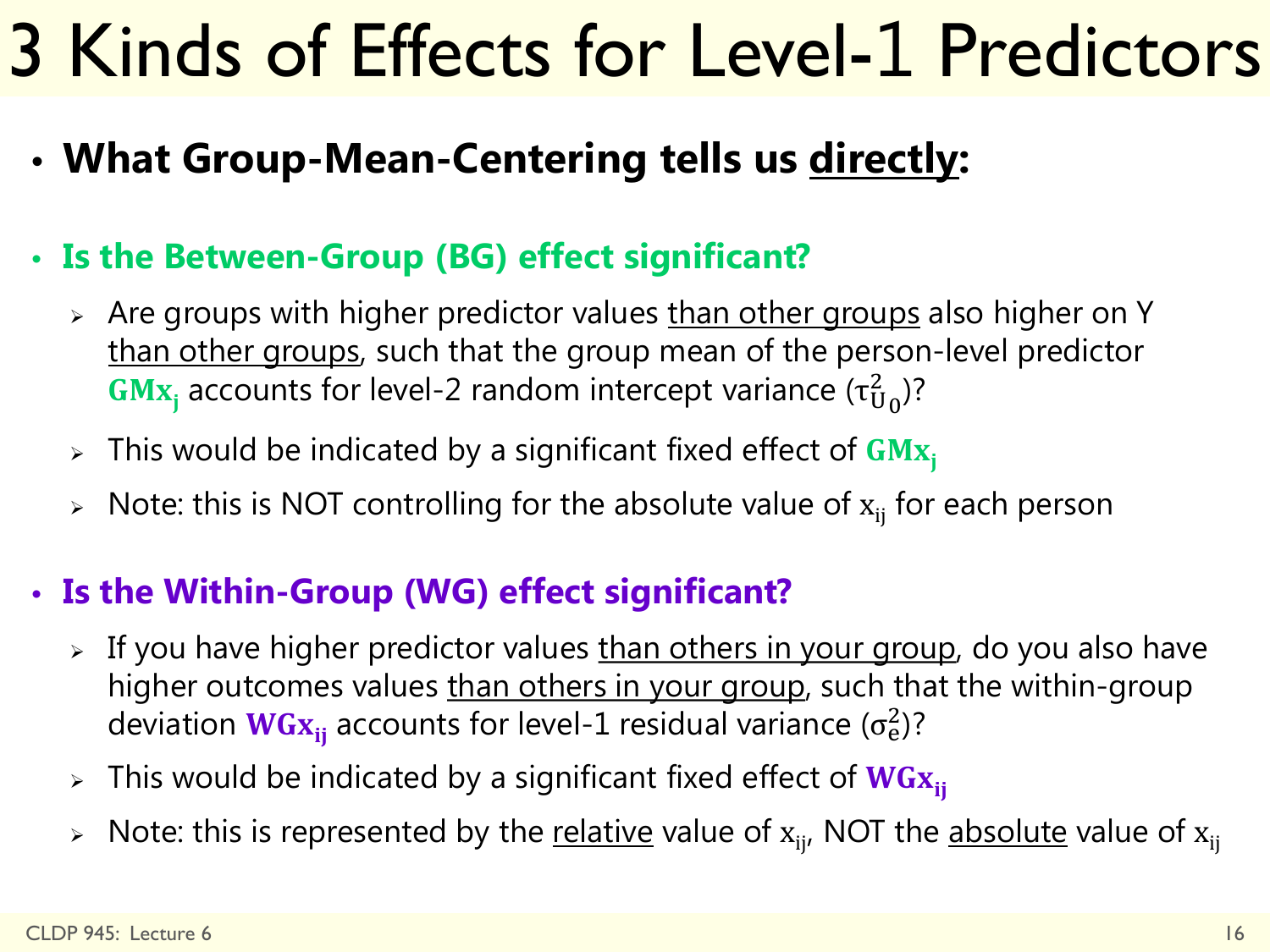# 3 Kinds of Effects for Level-1 Predictors

• **What Group-Mean-Centering DOES NOT tell us directly:**

#### • **Are the BG and WG effects different sizes: Is there a contextual effect?**

- $\geq$  After controlling for the absolute value of the level-1 predictor for each person, is there still an incremental contribution from the group mean of the predictor (i.e., does a group's general tendency predict  $\tau_{U_0}^2$  above and beyond just the person-specific value of the predictor)?
- $\geq$  In clustered data, the contextual effect is phrased as "after controlling for the individual, what is the additional contribution of the group"?
- **To answer this question about the contextual effect for the incremental contribution of the group mean, we have two options:**
	- $\triangleright$  Ask for the contextual effect via an ESTIMATE statement in SAS (or TEST in SPSS, or NEW in Mplus, or LINCOM in STATA): **WGx −1 GMx 1**
	- > Use "**grand-mean-centering**" for level-1  $x_{ij}$  instead:  $\bf{L1}x_{ij} = x_{ij} C$  **centered at a CONSTANT, NOT A LEVEL-2 VARIABLE**
		- Which constant only matters for what the reference point is; it could be the grand mean or other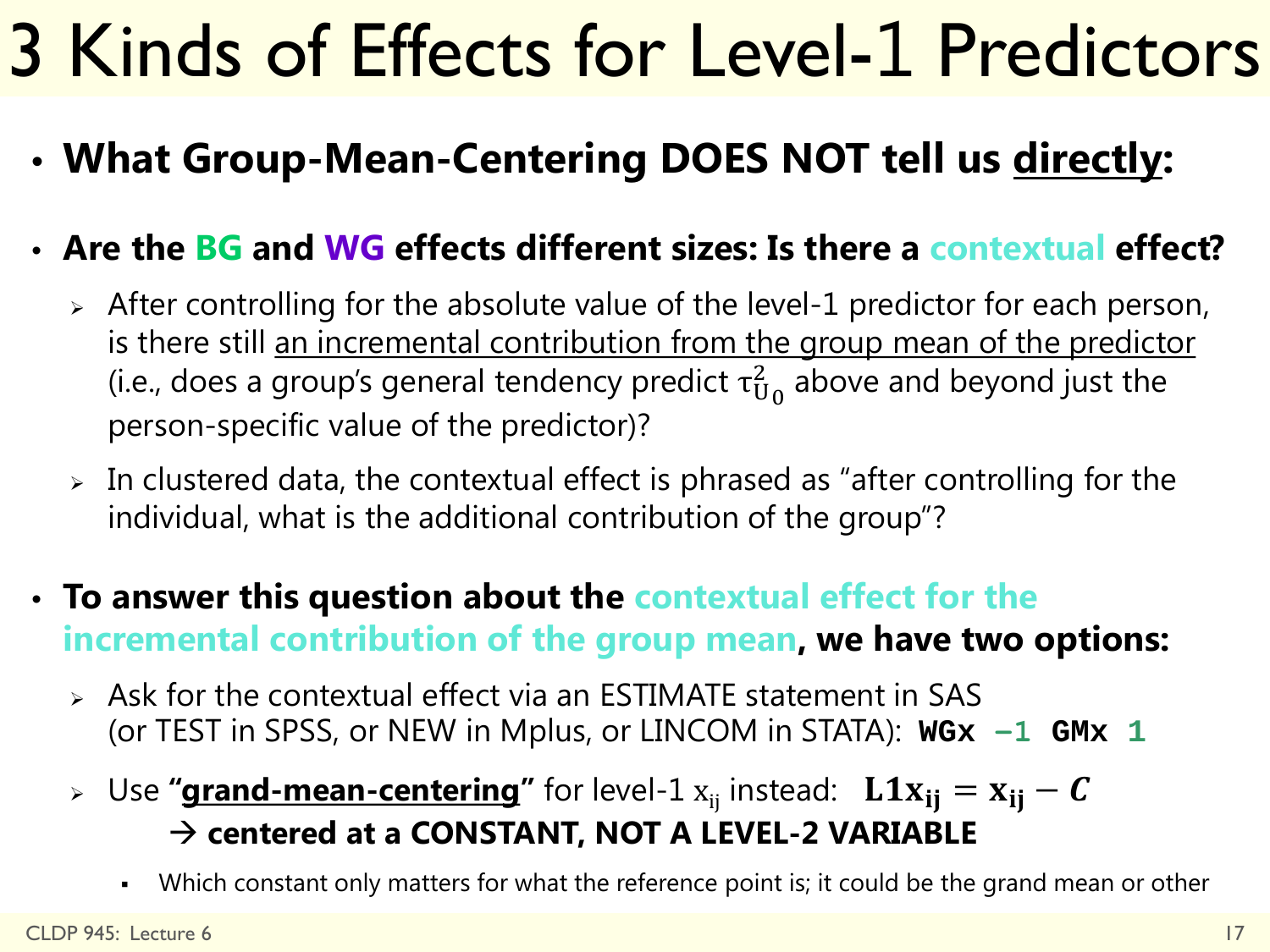## Group-MC vs. Grand-MC for Level-1 Predictors

| <b>Level 2</b>            |                                                                                                                | <b>Original</b> | <b>Group-MC Level 1</b>                                                                               | <b>Grand-MC Level 1</b>                                                                                        |  |  |
|---------------------------|----------------------------------------------------------------------------------------------------------------|-----------------|-------------------------------------------------------------------------------------------------------|----------------------------------------------------------------------------------------------------------------|--|--|
| $\overline{\mathbf{X}}_i$ | $GMx_i = \overline{X}_i - 5$                                                                                   | $X_{ij}$        | $WGx_{ii} = x_{ii} - X_i$                                                                             | $L1x_{ij} = x_{ij} - 5$                                                                                        |  |  |
| $\overline{\mathbf{3}}$   | $-2$                                                                                                           | $\overline{2}$  | $-1$                                                                                                  | $-3$                                                                                                           |  |  |
| $\overline{\mathbf{3}}$   | $-2$                                                                                                           |                 |                                                                                                       | $-1$                                                                                                           |  |  |
| 7                         | 2                                                                                                              | 6               | $-1$                                                                                                  |                                                                                                                |  |  |
|                           | 2                                                                                                              | 8               |                                                                                                       |                                                                                                                |  |  |
|                           | Same GMx <sub>i</sub> goes into<br>the model using either<br>way of centering the<br>level-1 variable $x_{ii}$ |                 | Using Group-MC,<br>$WGx_{ii}$ has NO level-2<br>BG variation, so it is not<br>correlated with $GMx_i$ | Using Grand-MC, $L1x_{ii}$<br>STILL has level-2 BG<br>variation, so it is STILL<br><b>CORRELATED with GMx,</b> |  |  |

So the effects of GMx<sub>j</sub> and L1x<sub>ij</sub> when included together under Grand-MC will be different than their effects would be if they were by themselves...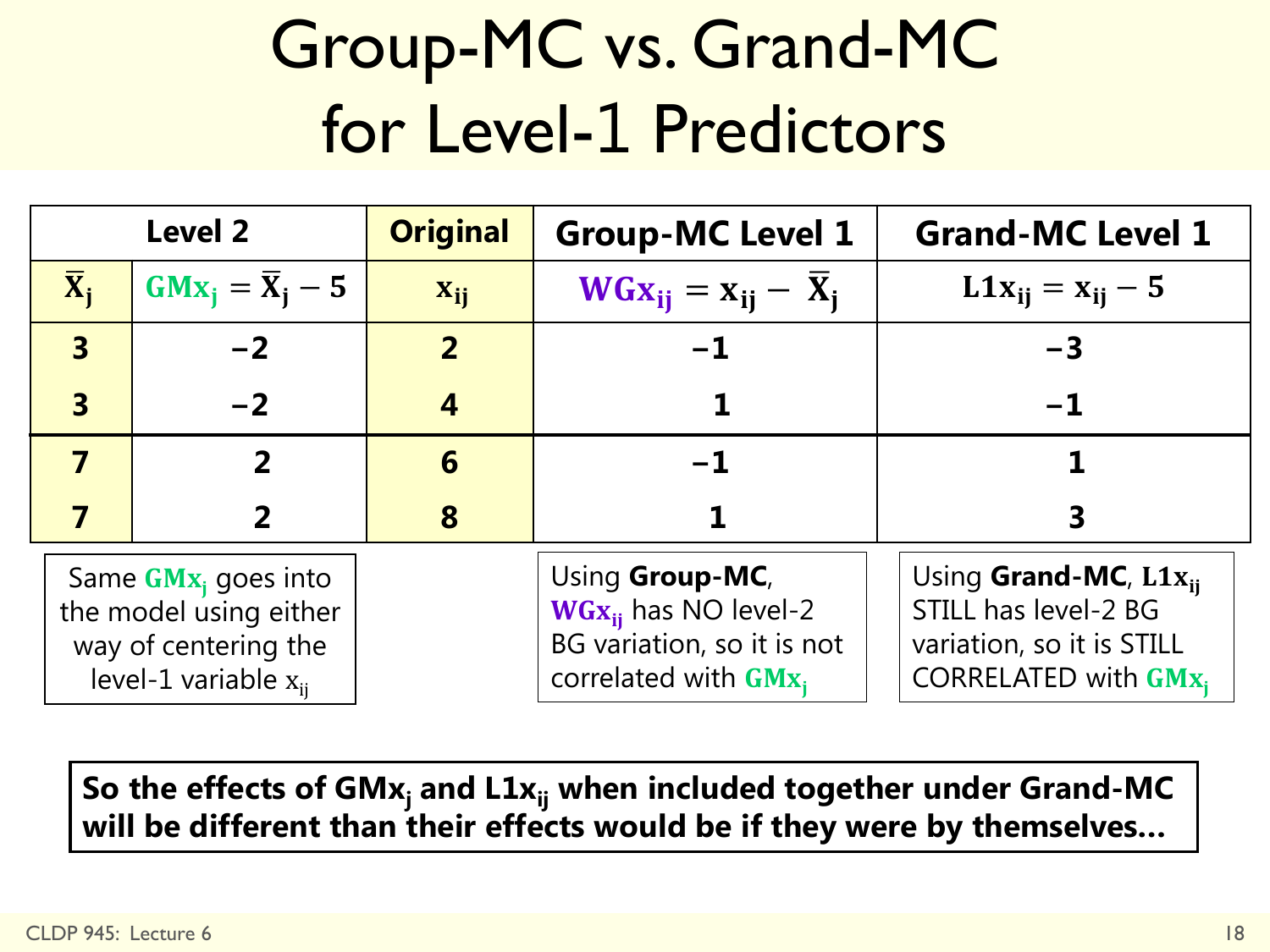### WRONG WAY: Clustered Data Model with **represented at Level 1 Only:** WG and BG Effects are **Smushed Together**

 $\mathbf{x}_{ii}$  is grand-mean-centered into  $\mathbf{L1x}_{ii}$ , **WITHOUT** GMx<sub>i</sub> at L2:

Level 1: 
$$
y_{ij} = \beta_{0j} + \beta_{1j}(\mathbf{L1}x_{ij}) + e_{ij}
$$

Level 2: 
$$
\beta_{0j} = \gamma_{00} + U_{0j}
$$

\n $\beta_{1j} = \gamma_{10}$ 

\n $\gamma_{10} = \text{*smushed*}$ 

\nWG and BG effects

**A \*smushed\* effect is also referred to as the**  *convergence***,** *conflated***, or** *composite* **effect**

 $L1x_{ij} = x_{ij} - C \rightarrow it$  still **has both Level-2 BG and Level-1 WG variation** 

**Because L1x<sub>ii</sub> still contains its original 2 different kinds of variation (BG and WG), its 1 fixed effect has to do the work of 2 predictors!**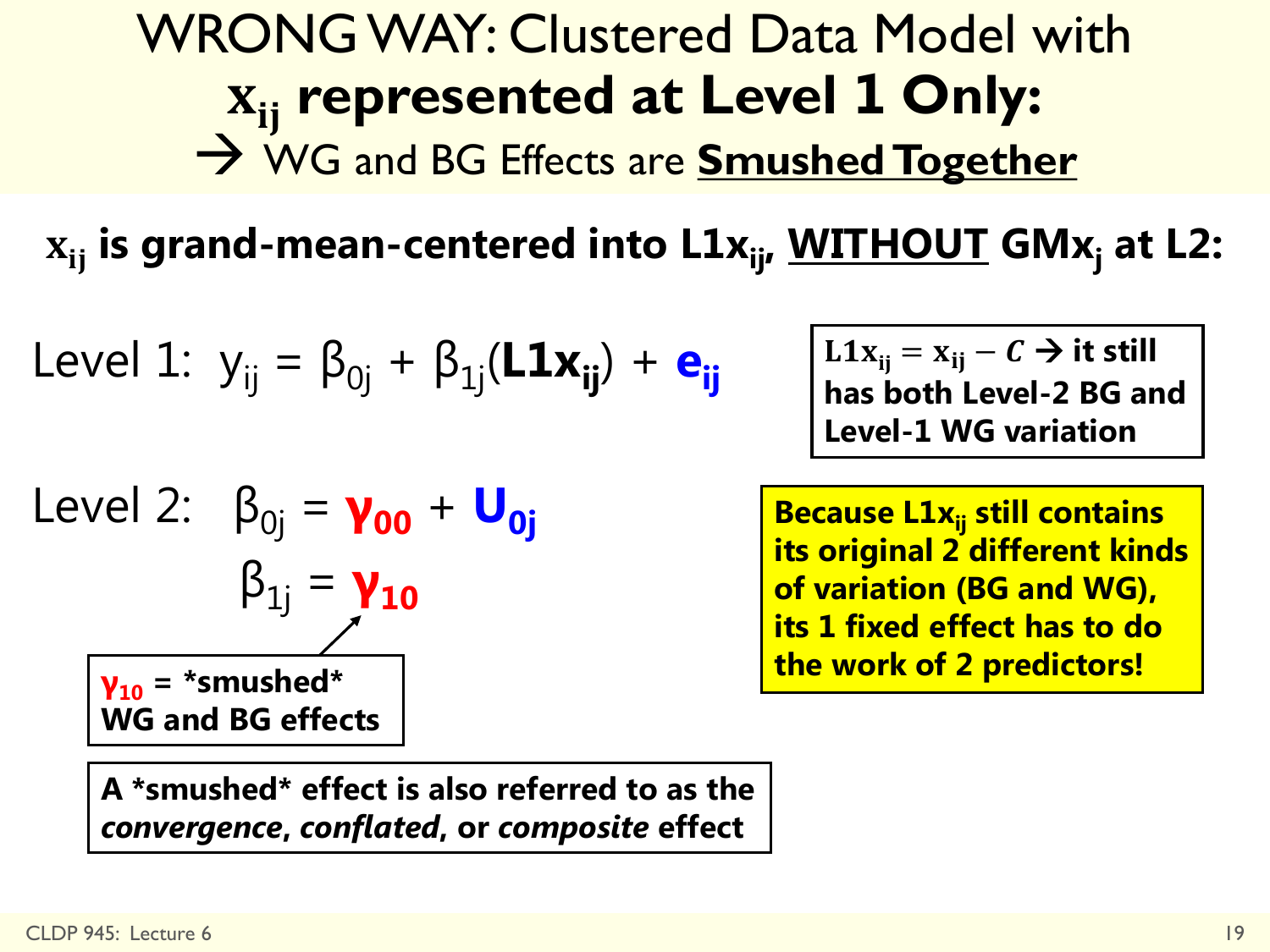### Convergence (Smushed) Effect of a Level-1 Predictor



- **The convergence effect will often be closer to the within-group effect** (due to larger level-1 sample size and thus smaller SE)
- **It is the rule, not the exception, that between and within effects differ** (Snijders & Bosker, 1999, p. 52-56, and personal experience!)
- However—when grand-mean-centering a level-1 predictor, **convergence is testable** by including a **contextual effect (carried by the group mean)**  for how the **BG effect** differs from the **WG effect**…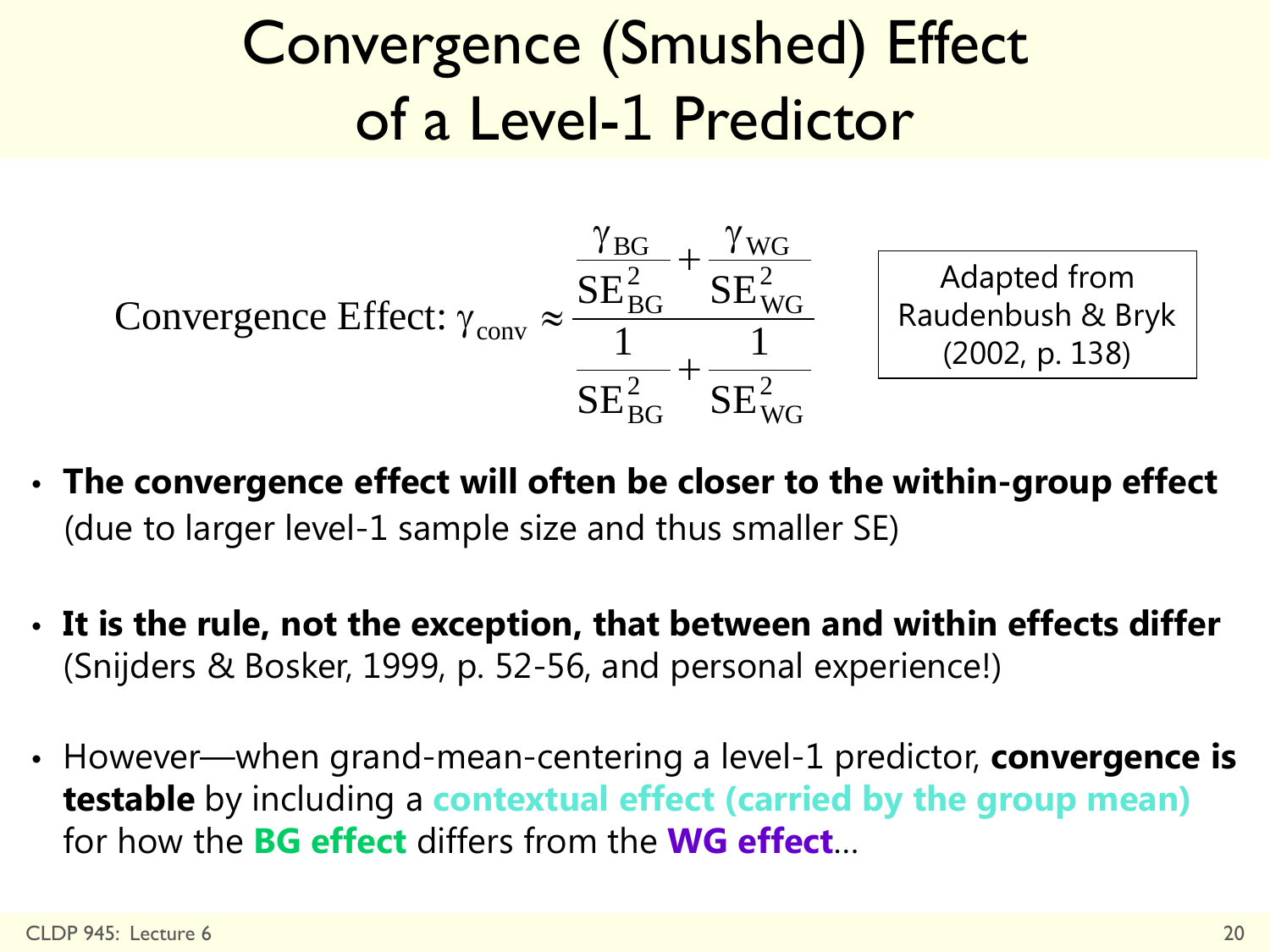### Clustered Data Model with **Grand-Mean-Centered Level-1**

 $\rightarrow$  Model tests difference of WG vs. BG effects (It's been fixed!)

 $\mathbf{x}_{ii}$  is grand-mean-centered into  $\mathbf{L1x}_{ii}$ , **WITH** GM<sub>x<sub>i</sub> at L2:</sub>

Level 1: 
$$
y_{ij} = \beta_{0j} + \beta_{1j}(\mathbf{L} \mathbf{1} \mathbf{x}_{ij}) + \mathbf{e}_{ij}
$$

 $β_{1j} = **γ**_{10}$ 

 $Level 2: \beta_{0j} = \gamma_{00} + \gamma_{01}(GMx_j) + U_{0j}$ 

 $L1x_{ij} = x_{ij} - C \rightarrow it$  still **has both Level-2 BG and Level-1 WG variation** 

**G**
$$
Mx_j = \overline{X}_j - C \rightarrow
$$
 it has  
only Level-2 BG variation

**γ<sup>10</sup> becomes the WG effect** *unique* **level-1 effect after controlling for** 

**γ<sup>01</sup>** *becomes* **the contextual effect that indicates how the BG effect differs from the WG effect**   $\rightarrow$  *unique* level-2 effect after controlling for  $L1x_{ii}$ **does group matter beyond individuals?**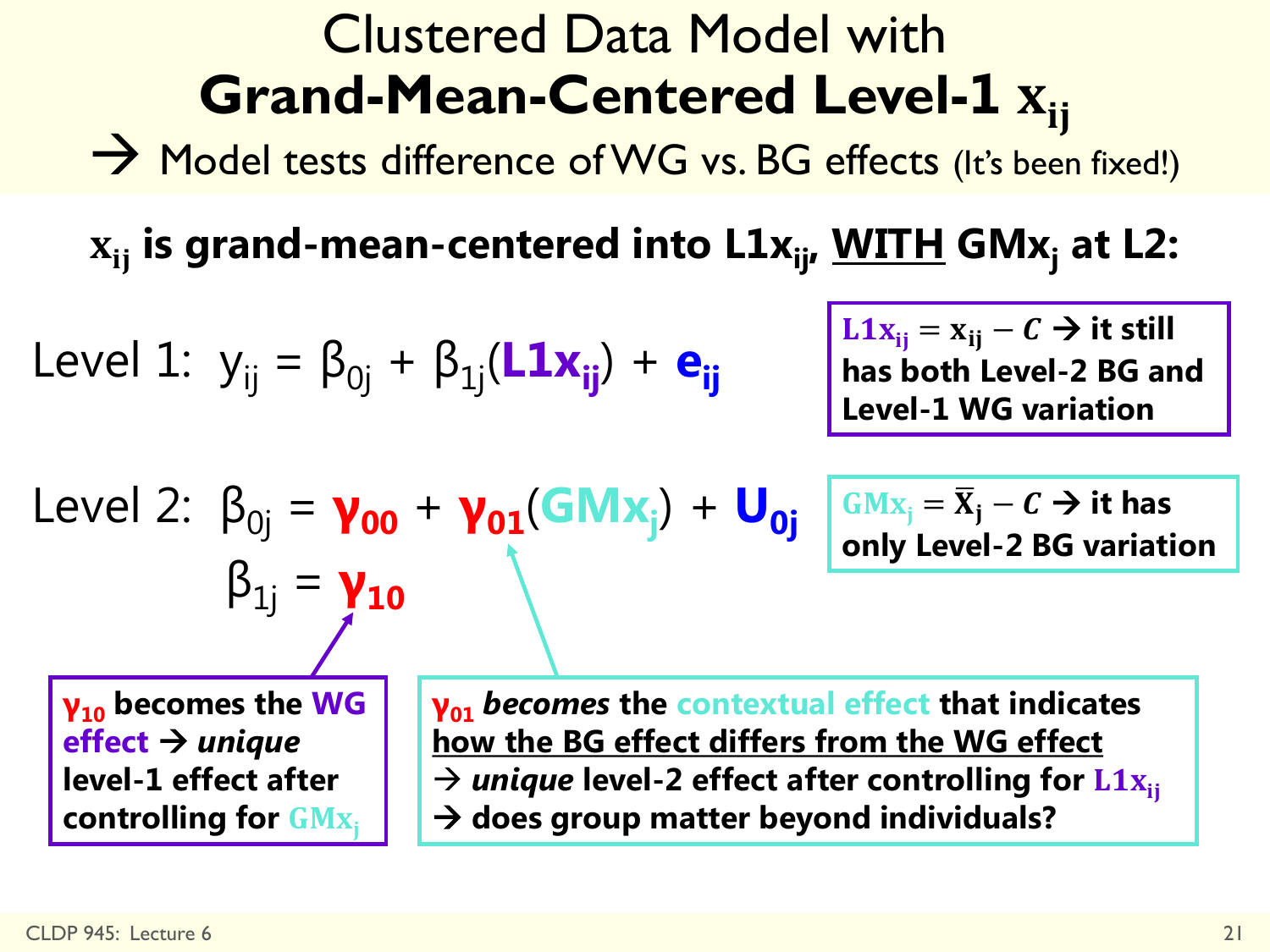### Group-MC and Grand-MC Models are Equivalent Given a Fixed Level-1 Main Effect Only

| Group-MC:                                                                                                       | $WGx_{ij} = x_{ij} - GMx_j$                                 |
|-----------------------------------------------------------------------------------------------------------------|-------------------------------------------------------------|
| Level-1:                                                                                                        | $y_{ij} = \beta_{0j} + \beta_{1j}(x_{ij} - GMx_j) + e_{ij}$ |
| Level-2:                                                                                                        | $\beta_{0j} = \gamma_{00} + \gamma_{01}(GMx_j) + U_{0j}$    |
| $\beta_{1j} = \gamma_{10}$                                                                                      |                                                             |
| $\rightarrow y_{ij} = \gamma_{00} + \gamma_{01}(GMx_j) + \gamma_{10}(x_{ij} - GMx_j) + U_{0j} + e_{ij}$         |                                                             |
| $\rightarrow y_{ij} = \gamma_{00} + (\gamma_{01} - \gamma_{10})(GMx_j) + \gamma_{10}(x_{ij}) + U_{0j} + e_{ij}$ |                                                             |
| $\rightarrow y_{ij} = \gamma_{00} + (\gamma_{01} - \gamma_{10})(GMx_j) + \gamma_{10}(x_{ij}) + U_{0j} + e_{ij}$ |                                                             |
| Grand-MC:                                                                                                       | $L1x_{ij} = x_{ij}$                                         |
| Level-1:                                                                                                        | $y_{ij} = \beta_{0j} + \beta_{1j}(x_{ij}) + e_{ij}$         |
| Level-2:                                                                                                        | $\beta_{0j} = \gamma_{00} + \gamma_{01}(GMx_j) + U_{0j}$    |
| $\beta_{1j} = \gamma_{10}$                                                                                      |                                                             |
| $\rightarrow y_{ij} = \gamma_{00} + \gamma_{01}(GMx_j) + \gamma_{10}(x_{ij}) + U_{0j} + e_{ij}$                 |                                                             |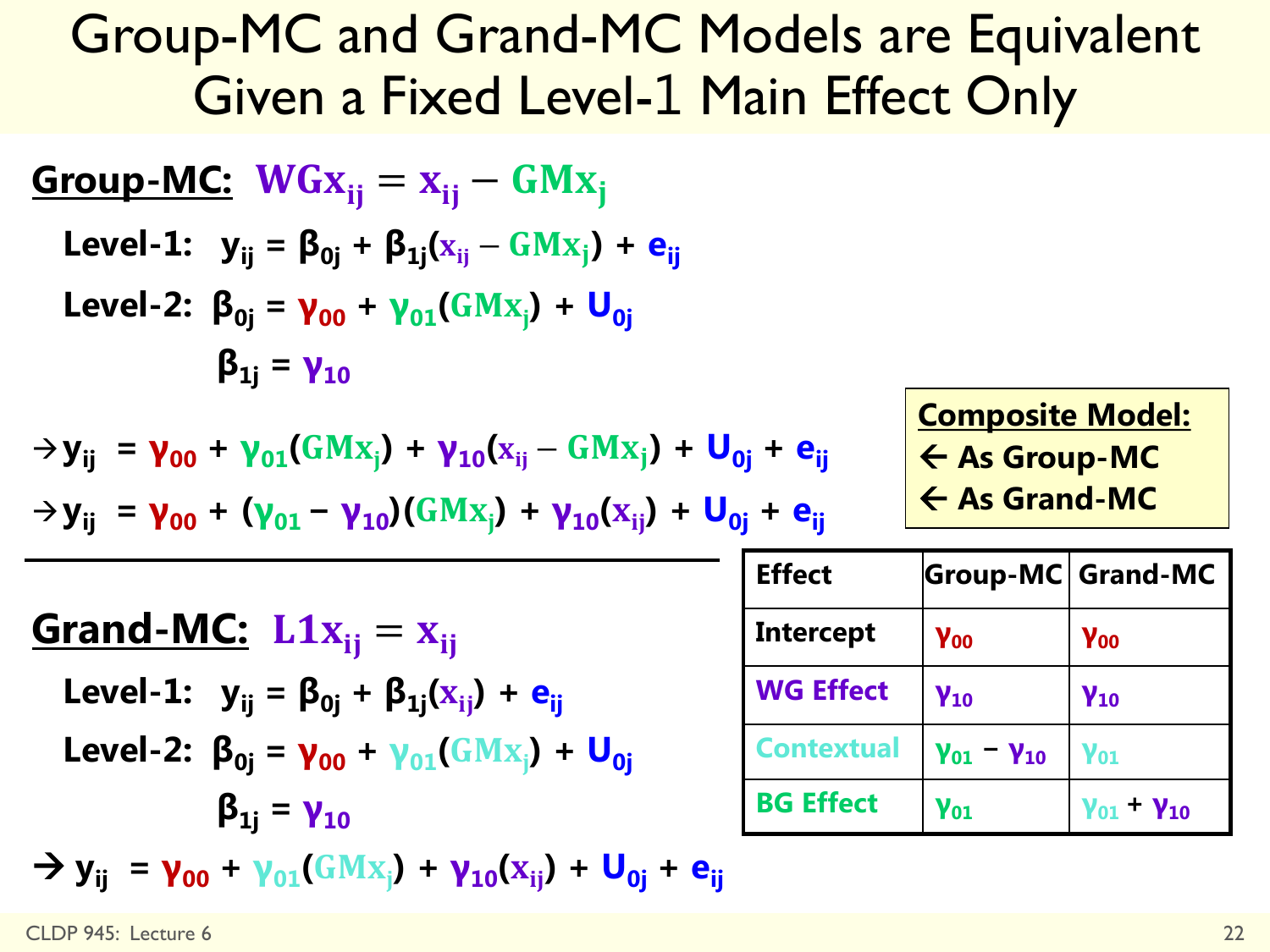# Contextual Effects in Clustered Data

- Group-MC is equivalent to Grand-MC if the group mean of the level-1 predictor is included and the level-1 effect is not random
- Grand-MC may be more convenient in clustered data due to its ability to directly provide contextual effects
- Example: Effect of SES for students (nested in schools) on achievement:
- **Group-MC** of level-1 student  $SES_{ij}$ , school mean  $\overline{SES}_{i}$  included at level 2
	- Level-1 **WG** effect: Effect of being rich kid relative to your school (is already purely WG because of centering around  $\overline{\rm SES}_i$ )
	- > Level-2 **BG** effect: Effect of going to a rich school NOT controlling for kid SES<sub>ii</sub>
- **Grand-MC** of level-1 student  $SES_{ij}$ , school mean  $\overline{SES}_{i}$  included at level 2
	- Level-1 **WG** effect: Effect of being rich kid relative to your school (is purely WG after *statistically* controlling for  $\overline{\text{SES}}_i$ )
	- Level-2 **Contextual** effect: Incremental effect of going to a rich school (after *statistically* controlling for student SES)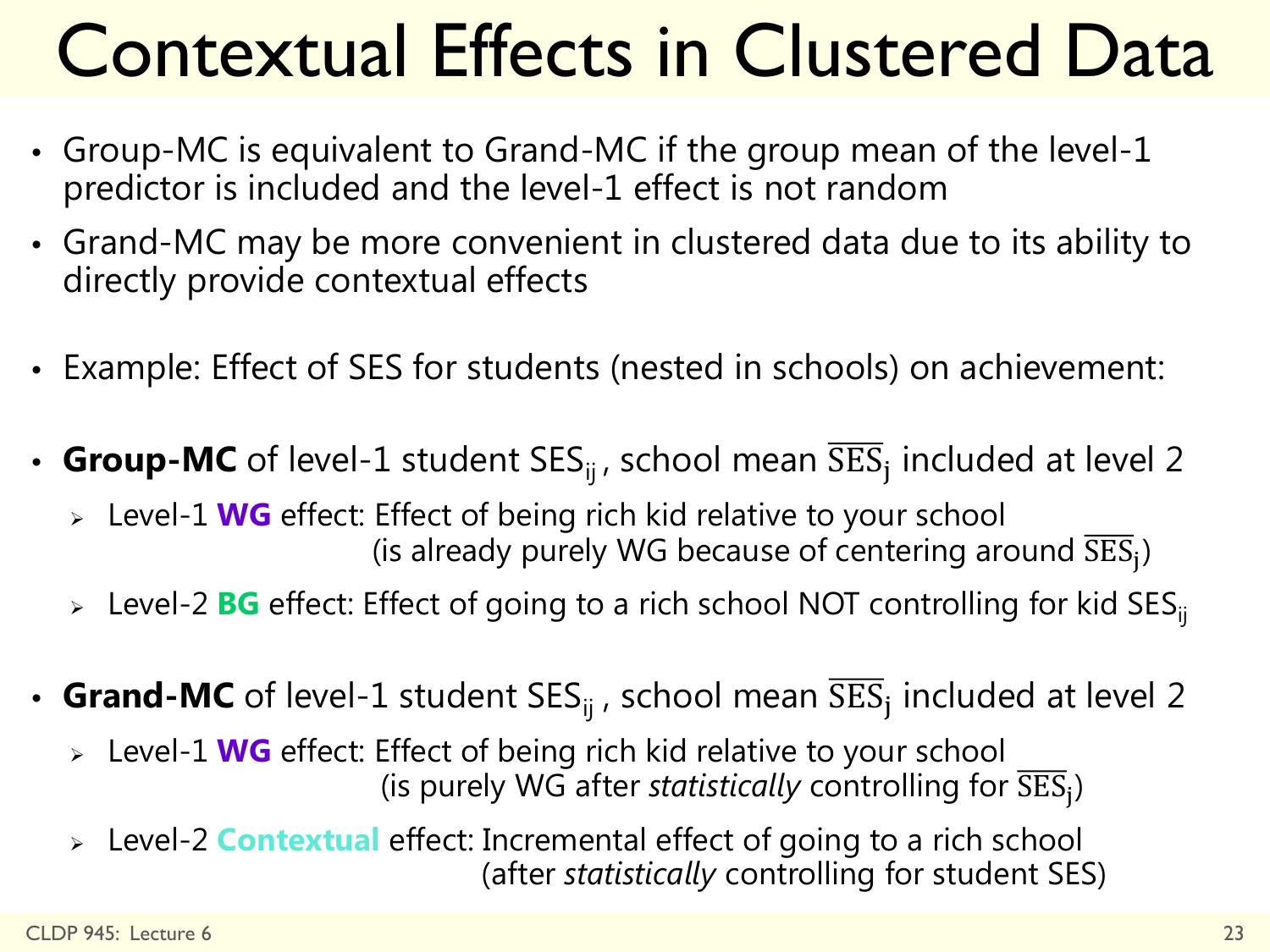# 3 Kinds of Effects for Level-1 Predictors

#### • **Is the Between-Group (BG) effect significant?**

- $\geq$  Are groups with higher predictor values than other groups also higher on Y than other groups, such that the group mean of the person-level predictor  $GMx_i$ accounts for level-2 random intercept variance ( $\tau^2_{{\rm U}_0}$ )?
- $\triangleright$  Given directly by level-2 effect of GMx<sub>j</sub> if using Group-MC for the level-1 predictor (or can be requested via ESTIMATE if using Grand-MC for the level-1 predictor)

#### • **Is the Within-Group (WG) effect significant?**

- $\geq$  If you have higher predictor values than others in your group, do you also have higher outcomes values than others in your group, such that the within-group deviation  $WG_{X_{ii}}$ accounts for level-1 residual variance ( $\sigma_e^2$ )?
- > Given directly by the level-1 effect of WGx<sub>ij</sub> if using Group-MC —OR given directly by the level-1 effect of  $L1x_{ij}$  if using Grand-MC and including GM $x_j$  at level 2 (without GM $x_{j'}$  the level-1 effect of L1 $x_{ij}$  if using Grand-MC is the smushed effect)

#### • **Are the BG and WG effects different sizes: Is there a contextual effect?**

- $\geq$  After controlling for the absolute value of the level-1 predictor for each person, is there still <u>an incremental contribution from the group mean of the predictor</u> (i.e., does a group's general tendency predict  $\tau^2_{\mathrm{U}_0}$  above and beyond the person-specific predictor value)?
- $\triangleright$  Given directly by level-2 effect of GMx<sub>j</sub> if using Grand-MC for the level-1 predictor (or can be requested via ESTIMATE if using Group-MC for the level-1 predictor)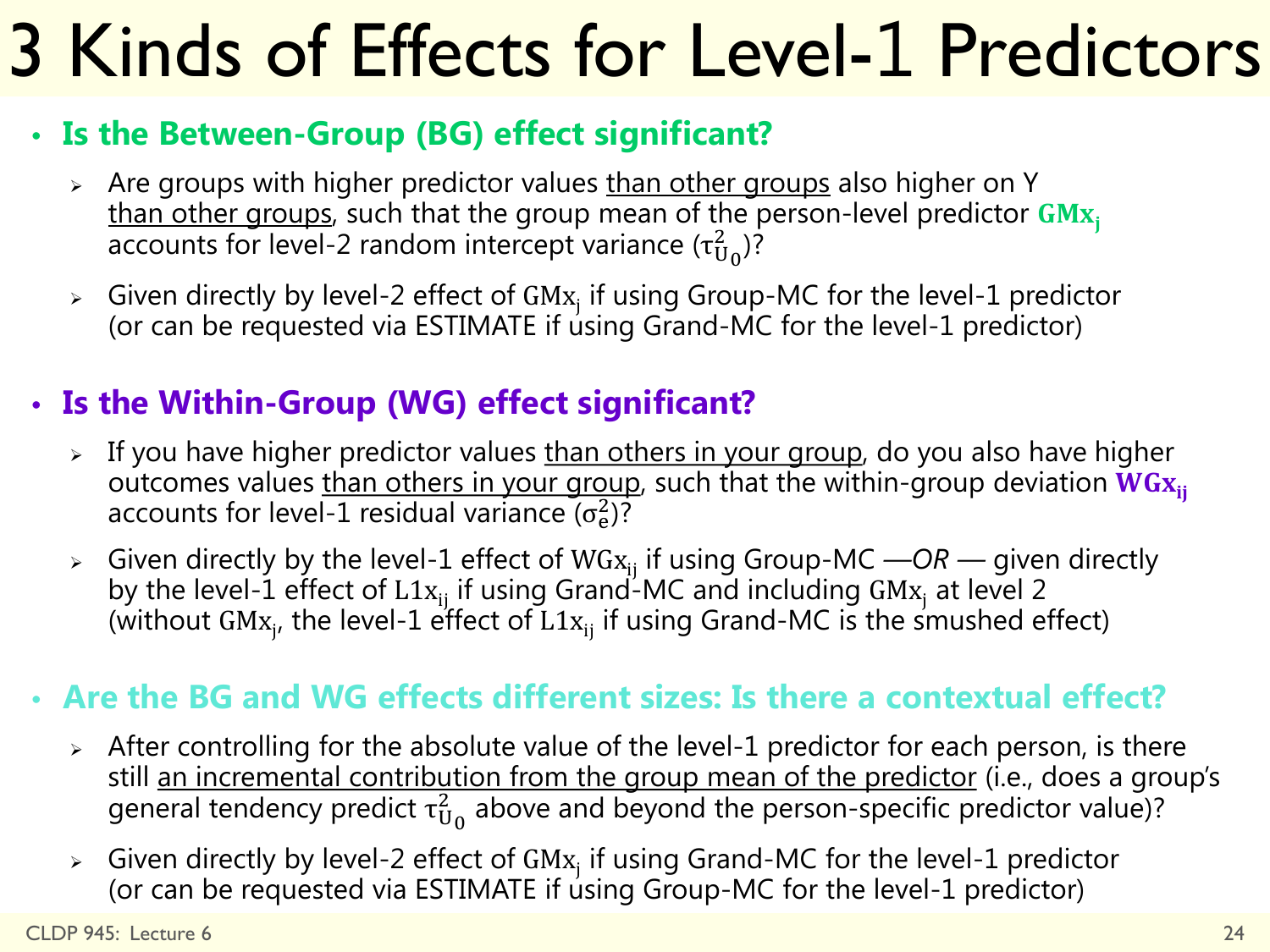### Variance Accounted For By Level-2 Predictors

#### • **Fixed effects of level 2 predictors** *by themselves***:**

- Level-2 (BG) main effects reduce level-2 (BG) random intercept variance
- Level-2 (BG) interactions also reduce level-2 (BG) random intercept variance

#### • **Fixed effects of** *cross-level interactions* **(level 1\* level 2):**

- $\triangleright$  If the interacting level-1 predictor is random, any cross-level interaction with it will reduce its corresponding level-2 BG random slope variance (that line's U)
- > If the interacting level-1 predictor not random, any cross-level interaction with it will reduce the level-1 WG residual variance instead
	- This is because the level-2 BG random slope variance would have been created by decomposing the level-1 residual variance in the first place
	- The level-1 effect would then be called "**systematically varying**" to reflect a compromise between "fixed" (all the same) and "random" (all different)—it's not that each group needs their own slope, but that the slope varies systematically across groups as a function of a known group predictor (and not otherwise)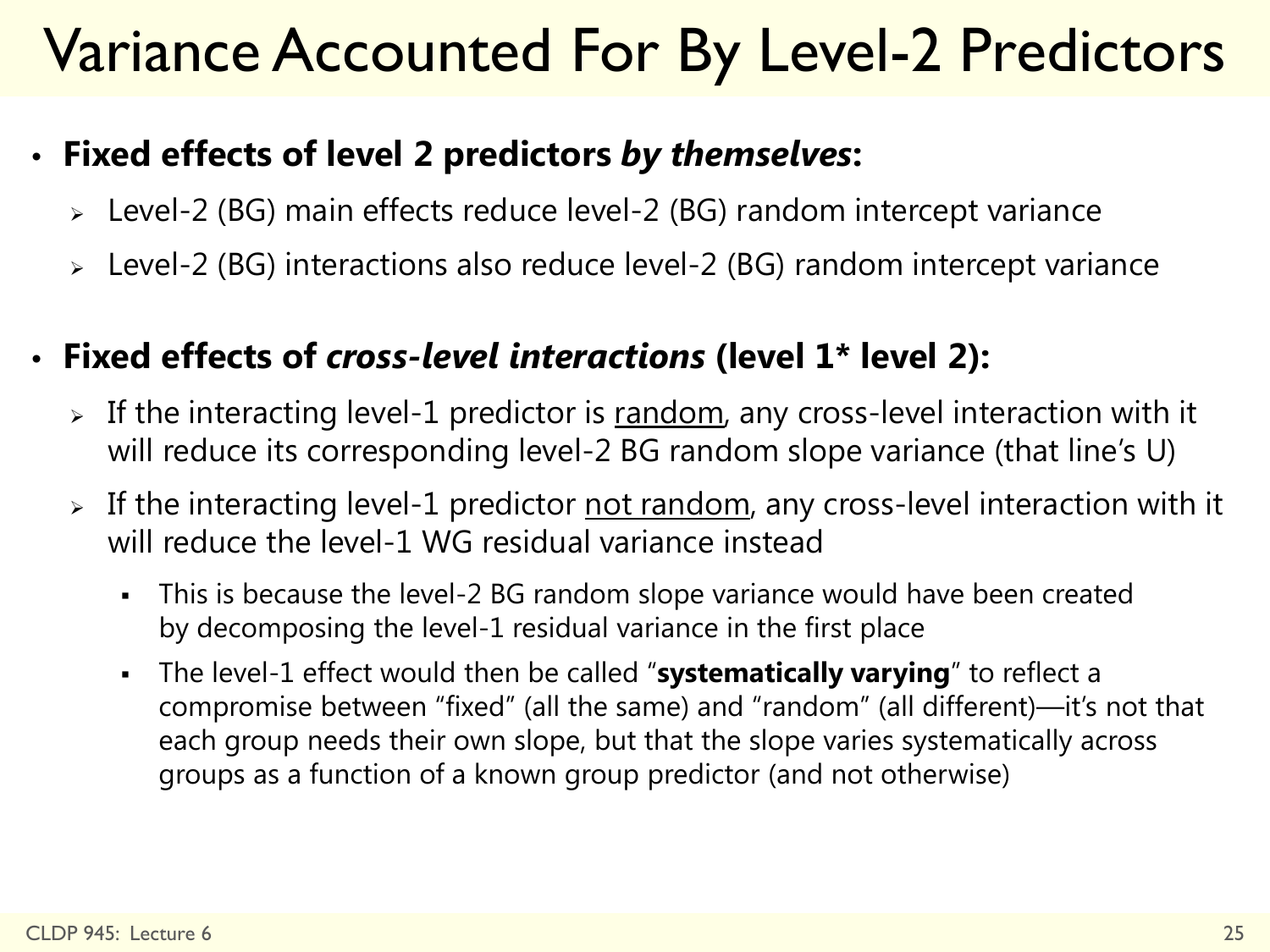### Variance Accounted For By Level-1 Predictors

#### • **Fixed effects of level 1 predictors** *by themselves***:**

- Level-1 (WG) main effects reduce Level-1 (WG) residual variance
- Level-1 (WG) interactions also reduce Level-1 (WG) residual variance

• **What happens at level 2 depends on what kind of variance the level-1 predictor has:**

- $\triangleright$  If the level-1 predictor ALSO has level-2 variance (e.g., Grand-MC predictors), then its level-2 variance will also likely reduce level-2 random intercept variance
- $\triangleright$  If the level-1 predictor DOES NOT have level-2 variance (e.g., Group-MC predictors), then its reduction in the level-1 residual variance will cause an INCREASE in level-2 random intercept variance
	- Same thing happens with Grand-MC level-1 predictors, but you don't generally see it
- $\triangleright$  It's just an artifact that the estimate of true random intercept variance is:

True τ $_{0}^{2}$  = observed τ $_{0}^{2}$  –  $\frac{\sigma_{e}^{2}}{n}$  $\frac{\sigma_{\rm e}}{n}$   $\rightarrow$  so if only  $\sigma_{\rm e}^2$  decreases,  $\tau_{\rm U_0}^2$  increases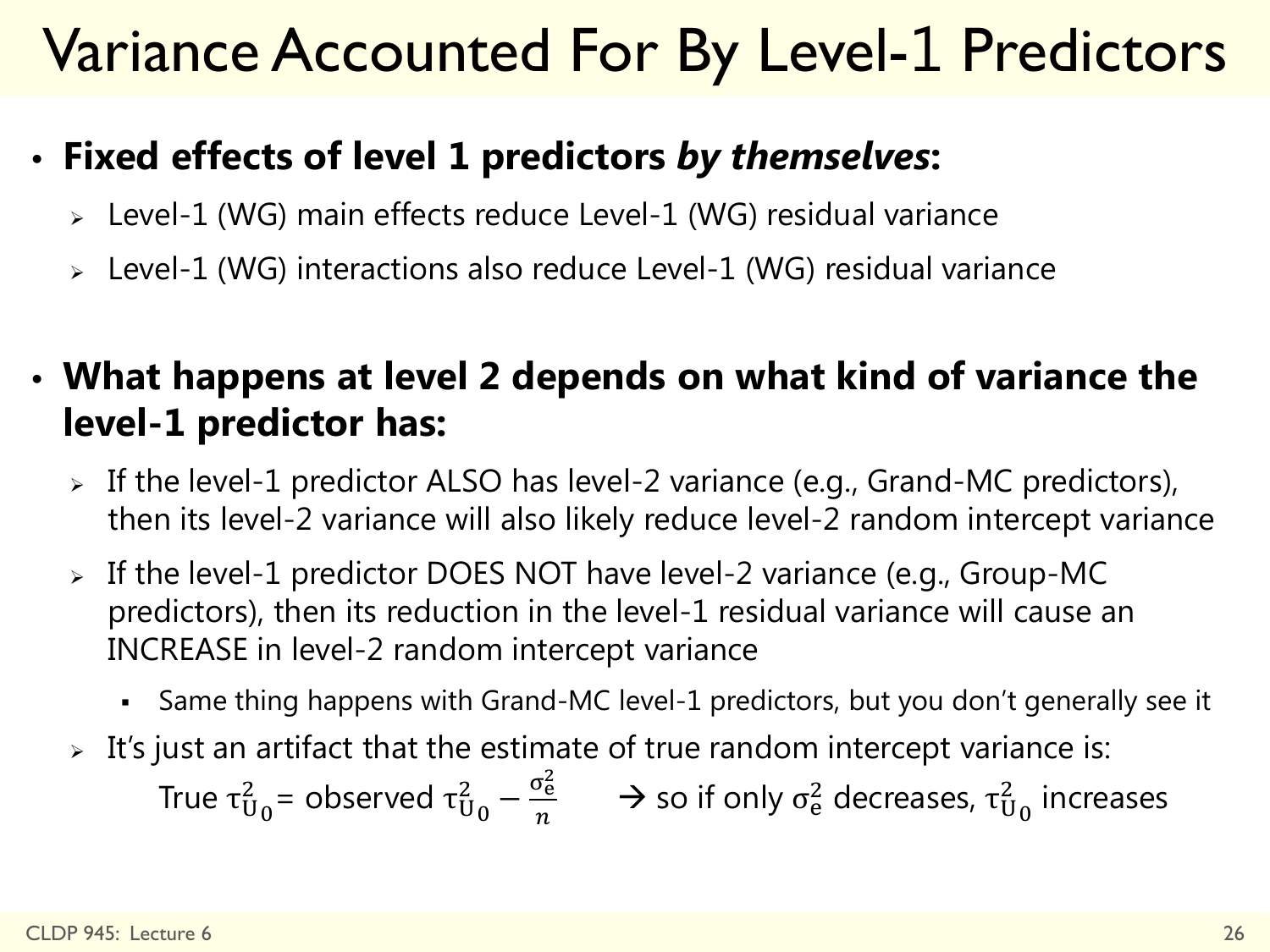## The Joy of Interactions Involving Level-1 Predictors

- Must consider interactions with both its BG and WG parts:
- Example: Does the effect of employee motivation  $(x_{ij})$  on employee performance<br>interact with type of business (for profit or non-profit; Type<sub>j</sub>)?
- Group-Mean-Centering:
	- $WGx_{ii} * Type_i \rightarrow$  Does the WG motivation effect differ between business types?
	- <sup>►</sup> GMx<sub>i</sub> \* Type<sub>i</sub> → Does the BG motivation effect differ between business types?
		- Moderation of total group motivation effect (not controlling for individual motivation)
		- If forgotten, then  $Type_i$  moderates the motivation effect only at level 1 (WG, not BG)
- Grand-Mean-Centering:
	- **L1x**<sub>ii</sub>  $\star$  **Type**<sub>i</sub> → Does the WG motivation effect differ between business types?
	- $GMx_i$  **\* Type**<sub>i</sub> → Does the *contextual* motivation effect differ b/t business types?
		- Moderation of incremental group motivation effect controlling for employee motivation (moderation of the "boost" in group performance from working with motivated people)
		- If forgotten, then although the level-1 main effect of motivation has been un-smushed via the main effect of  $\mathbf{G}\mathbf{M}\mathbf{x}_{\mathsf{j}}$ , the interaction of  $\mathbf{L}\mathbf{1}\mathbf{x}_{\mathsf{ij}}* \mathbf{T}\mathbf{y}\mathbf{p}\mathbf{e}_{\mathsf{j}}$  would still be smushed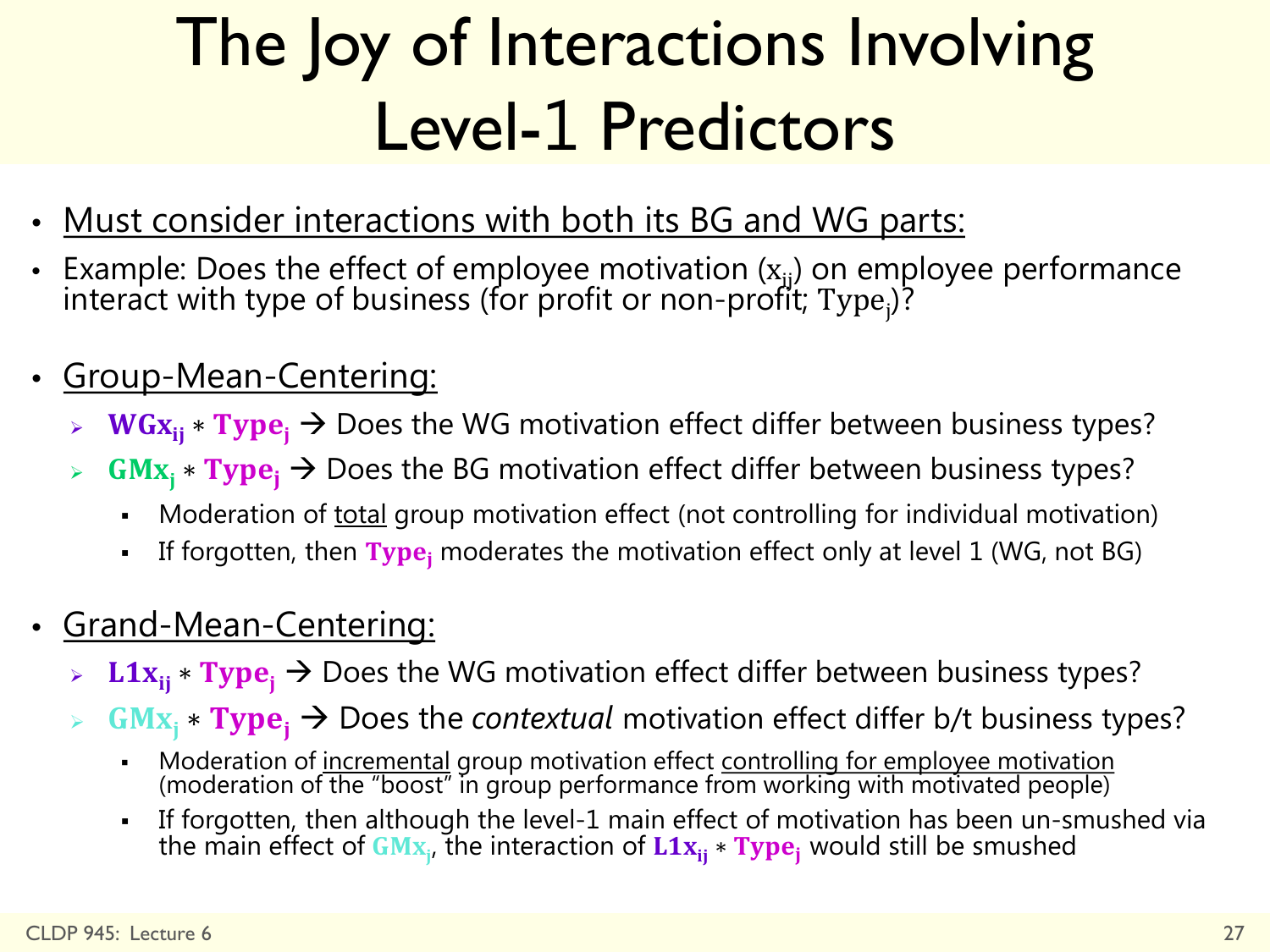Interactions with Level-1 Predictors: Example: Employee Motivation  $(x_{ij})$  by Business Type  $(Type_j)$ 

**Group-MC:** 
$$
WGx_{ij} = x_{ij} - GMx_j
$$

\nLevel-1:  $y_{ij} = \beta_{0j} + \beta_{1j}(x_{ij} - GMx_j) + e_{ij}$ 

\nLevel-2:  $\beta_{0j} = \gamma_{00} + \gamma_{01}(GMx_j) + \gamma_{02}(Type_j) + \gamma_{03}(Type_j)(GMx_j) + U_{0j}$ 

\n $\beta_{1j} = \gamma_{10} + \gamma_{11}(Type_j)$ 

 $\bf{Complex}$  **Composite:**  $y_{ij} = \gamma_{00} + \gamma_{01} (G M x_j) + \gamma_{10} (x_{ij} - G M x_j) + \bf{U}_{0j} + \bf{e}_{ij}$  $+ \gamma_{02}(\text{Type}_j) + \gamma_{03}(\text{Type}_j)(\text{GMx}_j) + \gamma_{11}(\text{Type}_j)(\text{x}_i - \text{GMx}_j)$ 

#### **<u>Grand-MC:**</u>  $L1x_{ii} = x_{ii}$

**Level-1:**  $y_{ij} = \beta_{0j} + \beta_{1j}(x_{ij}) + e_{ij}$ **Level-2:**  $\beta_{0j} = \gamma_{00} + \gamma_{01}(GMx_j) + \gamma_{02}(Type_j) + \gamma_{03}(Type_j)(GMx_j) + U_{0j}$  $\beta_{1j} = \gamma_{10} + \gamma_{11}(\text{Type}_j)$ 

**Composite:**  $y_{ij} = y_{00} + y_{01}(GMx_j) + y_{10}(x_{ij}) + U_{0j} + e_{ij}$  $+ \gamma_{02}(\text{Type}_j) + \gamma_{03}(\text{Type}_j)(\text{GMx}_j) + \gamma_{11}(\text{Type}_j)(\text{x}_{ij})$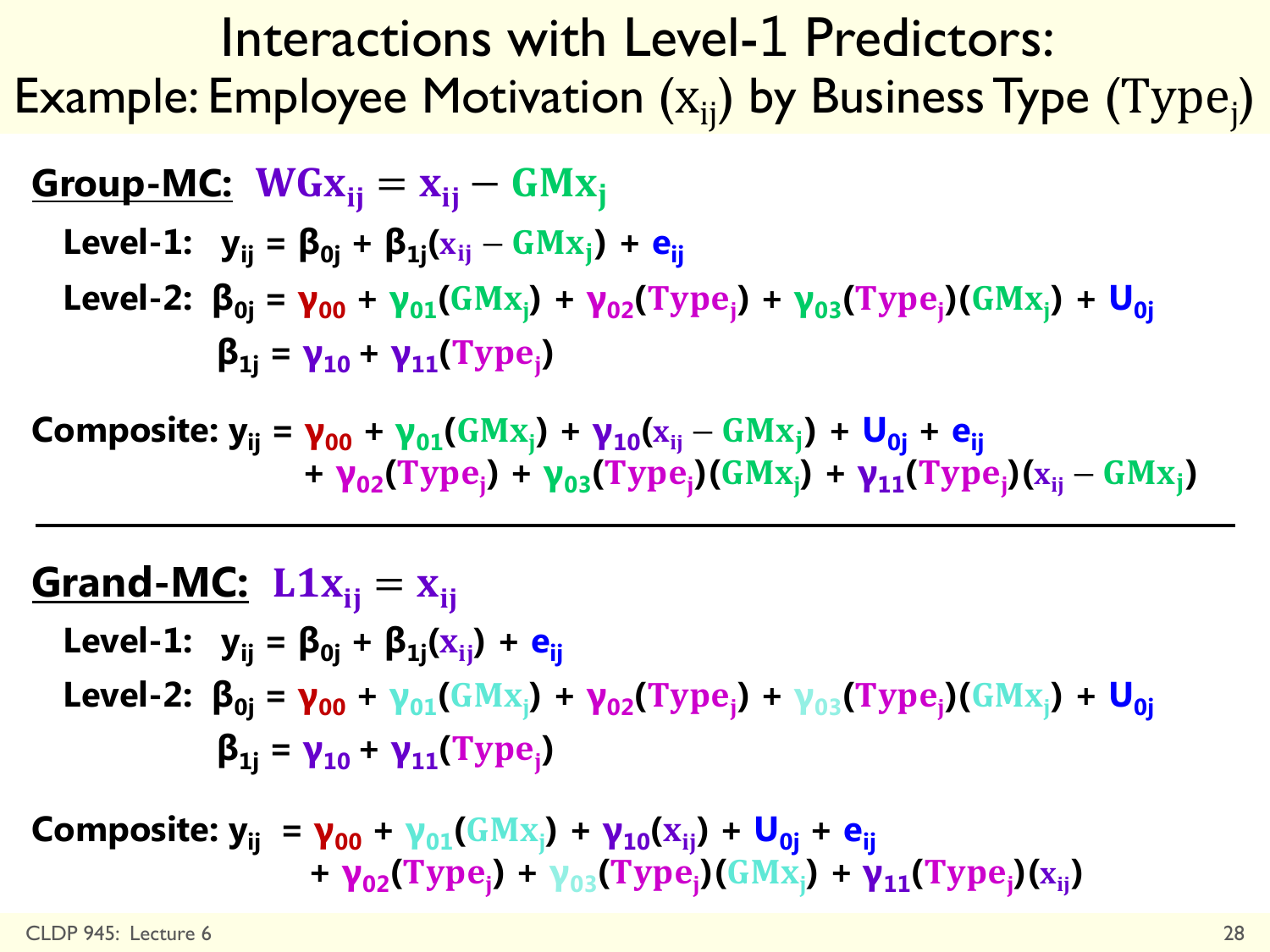### Interactions Involving Level-1 Predictors Belong at Both Levels of the Model

#### **<u>On the left below**  $\rightarrow$  **Group-MC:</u>**  $WG_{X_{ij}} = x_{ij} - G M x_{ji}$

$$
y_{ij} = \gamma_{00} + \gamma_{01}(GMx_{j}) + \gamma_{10}(x_{ij} - GMx_{j}) + U_{0j} + e_{ij}
$$
  
+  $\gamma_{02}(Type_{j}) + \gamma_{03}(Type_{j})(GMx_{j}) + \gamma_{11}(Type_{j})(x_{ij} - GMx_{j})$   $\leftarrow$  As Group-MC

**yij = γ<sup>00</sup> + (γ01 − γ10)( ) + γ10( ) + U0j + eij +**  $\gamma_{02}(\text{Type}_j) + (\gamma_{03} - \gamma_{11})(\text{Type}_j)(GMx_j) + \gamma_{11}(\text{Type}_j)(x_{ij})$ **As Grand-MC**

#### **<u>On the right below**  $\rightarrow$  **Grand-MC:**  $\text{L1x}_{ii} = x_{ii}$ </u>

**yij = γ<sup>00</sup> + γ01( ) + γ10( ) + U0j + eij**  $+ \gamma_{02}(\text{Type}_j) + \gamma_{03}(\text{Type}_j)(\text{GMx}_j) + \gamma_{11}(\text{Type}_j)(\text{x}_{ij})$ 

After adding an interaction for  $Type_i$ with  $x_{ii}$  at both levels, then the Group-MC and Grand-MC models are equivalent

Intercept:  $\gamma_{00} = \gamma_{00}$  BG Effect:  $\gamma_{01} = \gamma_{01} + \gamma_{10}$  Contextual:  $\gamma_{01} = \gamma_{01} - \gamma_{10}$ WG Effect:  $\mathbf{v}_{10} = \mathbf{v}_{10}$  BG\*Type Effect:  $\mathbf{v}_{03} = \mathbf{v}_{03} + \mathbf{v}_{11}$  Contextual\*Type:  $\mathbf{v}_{03} = \mathbf{v}_{03} - \mathbf{v}_{11}$ **Type Effect:**  $\mathbf{v}_{20} = \mathbf{v}_{20}$  **<b>BG\*WG or Contextual\*WG is the same:**  $\mathbf{v}_{11} = \mathbf{v}_{11}$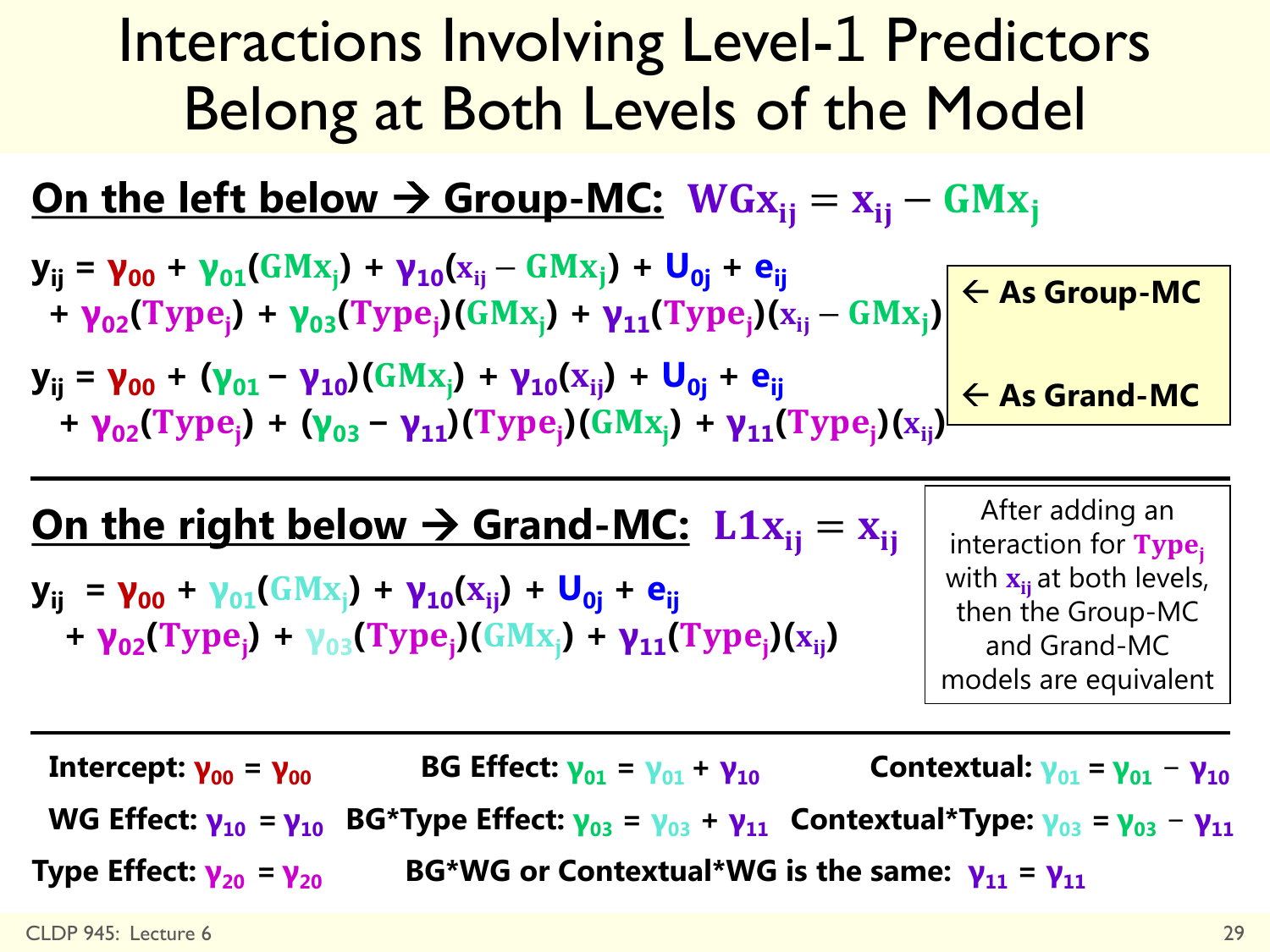### Intra-variable Interactions

- Still must consider interactions with both its BG and WG parts!
- Example: Does the effect of employee motivation  $(x_{ii})$  on employee performance interact with business group mean motivation (GM $\mathrm{x_{j}}$ )?
- Group-Mean-Centering:
	- $WGx_{ii} * GMx_i \rightarrow$  Does the WG motivation effect differ by group motivation?
	- $GMx_i * GMx_i \rightarrow$  Does the BG motivation effect differ by group motivation?
		- Moderation of total group motivation effect (not controlling for individual motivation)
		- If forgotten, then  $GMx_i$  moderates the motivation effect only at level 1 (WG, not BG)
- Grand-Mean-Centering:
	- **L1x**<sub>ii</sub>  $\star$  **GMx**<sub>i</sub> → Does the WG motivation effect differ by group motivation?
	- $GMx_i * GMx_i \rightarrow$  Does the *contextual* motivation effect differ by group motiv.?
		- Moderation of incremental group motivation effect controlling for employee motivation (moderation of the boost in group performance from working with motivated people)
		- If forgotten, then although the level-1 main effect of motivation has been un-smushed via the main effect of  $\mathbf{GMx}_{\mathsf{j}},$  the interaction of  $\mathbf{L1x}_{\mathsf{ij}} * \mathbf{GMx}_{\mathsf{j}}$  would still be smushed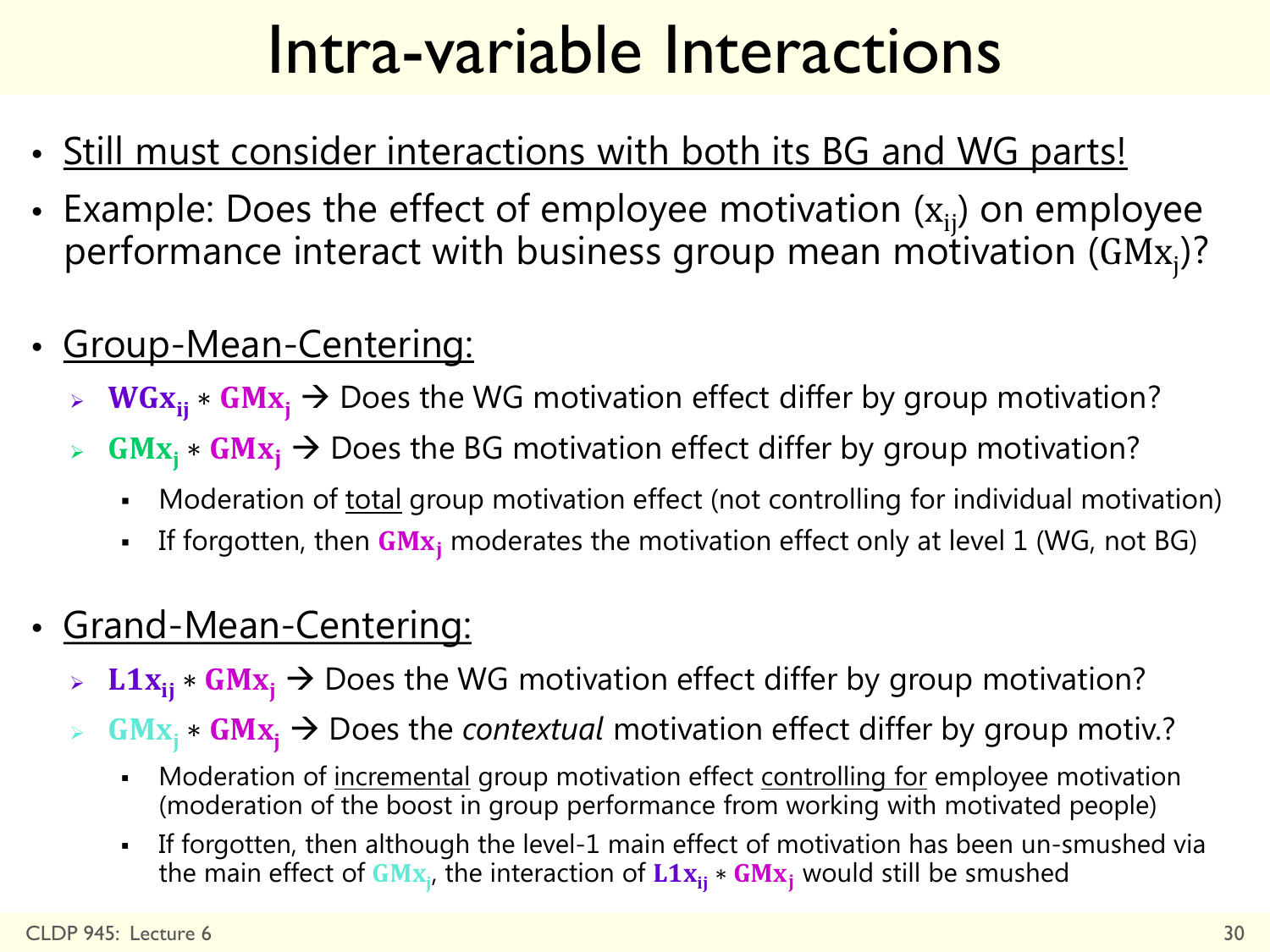#### Intra-variable Interactions:

Example: Employee Motivation  $(x_{ij})$  by Business Mean Motivation  $(GMx_{j})$ 

**Group-MC:** 
$$
WGx_{ij} = x_{ij} - GMx_j
$$

\nLevel-1:  $y_{ij} = \beta_{0j} + \beta_{1j}(x_{ij} - GMx_j) + e_{ij}$ 

\nLevel-2:  $\beta_{0j} = \gamma_{00} + \gamma_{01}(GMx_j) + \gamma_{02}(GMx_j)(GMx_j) + U_{0j}$ 

\n $\beta_{1j} = \gamma_{10} + \gamma_{11}(GMx_j)$ 

**Composite:**  $y_{ij} = y_{00} + y_{01}(GMx_j) + y_{10}(x_{ij} - GMx_j) + U_{0j} + e_{ij}$  $+ \gamma_{02} (GMx_j) (GMx_j) + \gamma_{11} (GMx_j) (x_{ij} - GMx_j)$ 

#### **<u>Grand-MC:**</u>  $L1x_{ij} = x_{ij}$

**Level-1:**  $y_{ij} = \beta_{0j} + \beta_{1j}(x_{ij}) + e_{ij}$ **Level-2:**  $\beta_{0j} = \gamma_{00} + \gamma_{01}(GMx_j) + \gamma_{02}(GMx_j)(GMx_j) + U_{0j}$  $\beta_{1j} = \gamma_{10} + \gamma_{11} (G M x_j)$ 

**Composite:**  $y_{ij} = y_{00} + y_{01}(GMx_j) + y_{10}(x_{ij}) + U_{0j} + e_{ij}$  $+ \gamma_{02} (GMx_j) (GMx_j) + \gamma_{11} (GMx_j) (x_{ij})$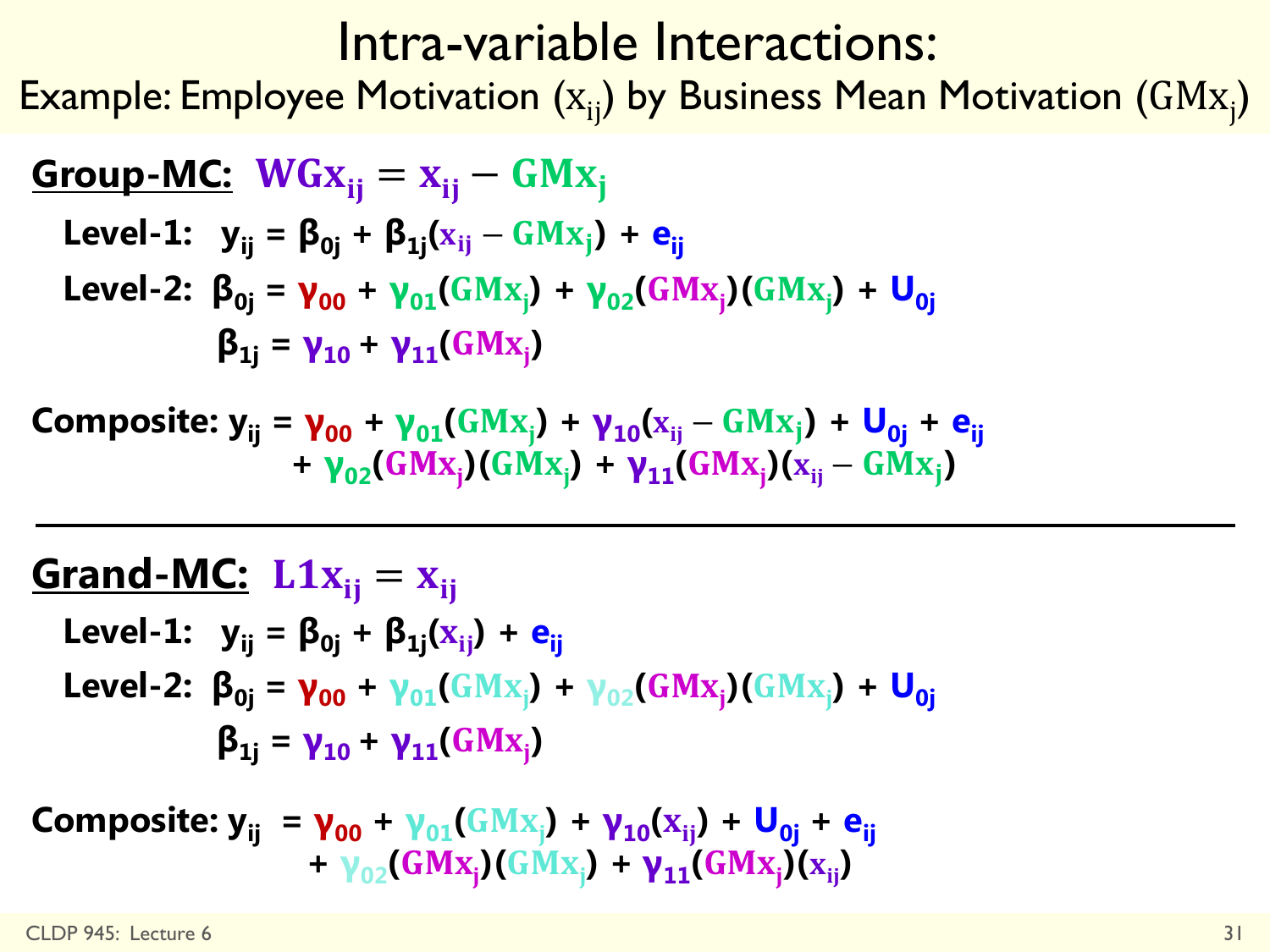### Intra-variable Interactions:

Example: Employee Motivation  $(x_{ij})$  by Business Mean Motivation  $(GMx_{j})$ 

#### **<u>On the left below**  $\rightarrow$  **Group-MC:</u>**  $WG_{X_{ij}} = x_{ij} - G M x_{ji}$

$$
y_{ij} = \gamma_{00} + \gamma_{01}(GMx_{j}) + \gamma_{10}(x_{ij} - GMx_{j}) + U_{0j} + e_{ij} + \gamma_{02}(GMx_{j})(GMx_{j}) + \gamma_{11}(GMx_{j})(x_{ij} - GMx_{j})
$$

**yij = γ<sup>00</sup> + (γ01 − γ10)( ) + γ10( ) + U0j + eij** +  $(\gamma_{02} - \gamma_{11})(GMx_j)(GMx_j) + \gamma_{11}(GMx_j)(x_{ij})$ 

 **As Group-MC As Grand-MC**

#### **<u>On the right below**  $\rightarrow$  **Grand-MC:**  $\text{L1x}_{ii} = x_{ii}$ </u>

**yij = γ<sup>00</sup> + γ01( ) + γ10( ) + U0j + eij**  $+ \gamma_{02} (GMx_j) (GMx_j) + \gamma_{11} (GMx_j) (x_{ij})$ 

After adding an interaction for Type<sub>i</sub> with  $x_{ii}$  at both levels, then the Group-MC and Grand-MC models are equivalent

Intercept:  $\gamma_{00} = \gamma_{00}$  BG Effect:  $\gamma_{01} = \gamma_{01} + \gamma_{10}$  Contextual:  $\gamma_{01} = \gamma_{01} - \gamma_{10}$ WG Effect:  $\mathbf{v}_{10} = \mathbf{v}_{10}$  BG<sup>2</sup> Effect:  $\mathbf{v}_{02} = \mathbf{v}_{02} + \mathbf{v}_{11}$  Contextual<sup>2</sup>:  $\mathbf{v}_{02} = \mathbf{v}_{02} - \mathbf{v}_{11}$ BG\*WG or Contextual\*WG is the same:  $\gamma_{11} = \gamma_{11}$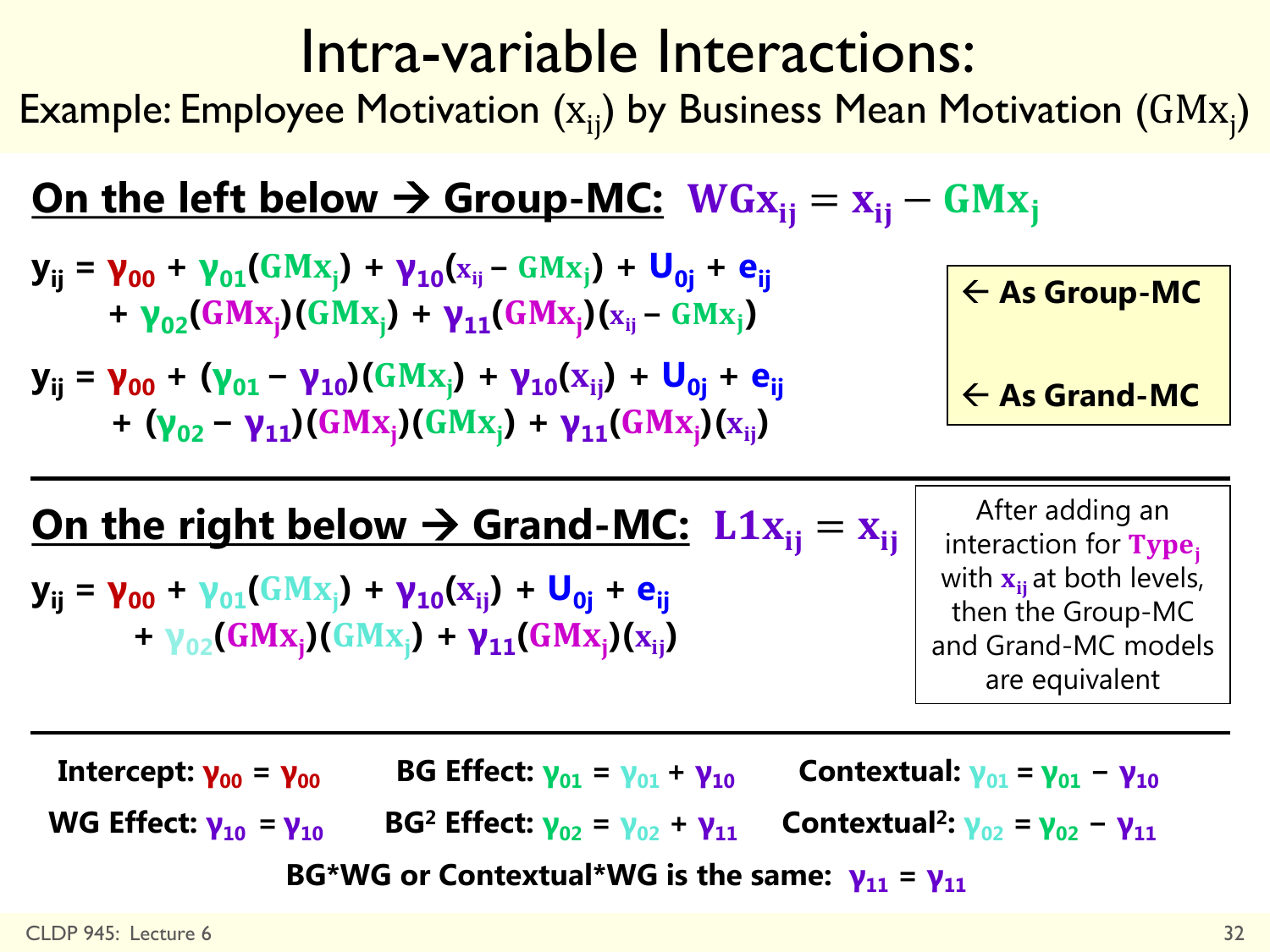| When Group-MC $\neq$ Grand-MC:                                                                                                   |                                                             |                                                                                                                           |
|----------------------------------------------------------------------------------------------------------------------------------|-------------------------------------------------------------|---------------------------------------------------------------------------------------------------------------------------|
| Random Effects of Level-1 Predictors                                                                                             |                                                             |                                                                                                                           |
| Group-MC:                                                                                                                        | $WGx_{ij} = x_{ij} - GMx_j$                                 | $Variance due to GMx_j$                                                                                                   |
| Level-1: $y_{ij} = \beta_{0j} + \beta_{1j}(x_{ij} - GMx_j) + e_{ij}$                                                             | Variance due to GMx_j                                       |                                                                                                                           |
| Level-2: $\beta_{0j} = \gamma_{00} + \gamma_{01}(GMx_j) + U_{0j}$                                                                | Variance due to GMX <sub>i</sub>                            |                                                                                                                           |
| $\beta_{1j} = \gamma_{10} + U_{1j}$                                                                                              | Variance due to GMX <sub>j</sub>                            |                                                                                                                           |
| $\rightarrow y_{ij} = \gamma_{00} + \gamma_{01}(GMx_j) + \gamma_{10}(x_{ij} - GMx_j) + U_{0j} + U_{1j}(x_{ij} - GMx_j) + e_{ij}$ |                                                             |                                                                                                                           |
| Grand-MC:                                                                                                                        | L1x <sub>ij</sub> = x <sub>ij</sub>                         | Variance due to GMX <sub>j</sub> is still part of the random slope in Grad-MC. So these models cannot be made equivalent. |
| Level-2: $\beta_{0j} = \gamma_{00} + \gamma_{01}(GMx_j) + U_{0j}$                                                                | Uose in Grad-MC. So these models cannot be made equivalent. |                                                                                                                           |
| $\beta_{1j} = \gamma_{10} + U_{1j}$                                                                                              | Uose in Grad-MC. So these models cannot be made equivalent. |                                                                                                                           |
| $\beta_{1j} = \gamma_{00} + \gamma_{01}(GMx_j) + \gamma_{10}(x_{ij}) + U_{0j} + U_{1j}(x_{ij}) + e_{ij}$                         |                                                             |                                                                                                                           |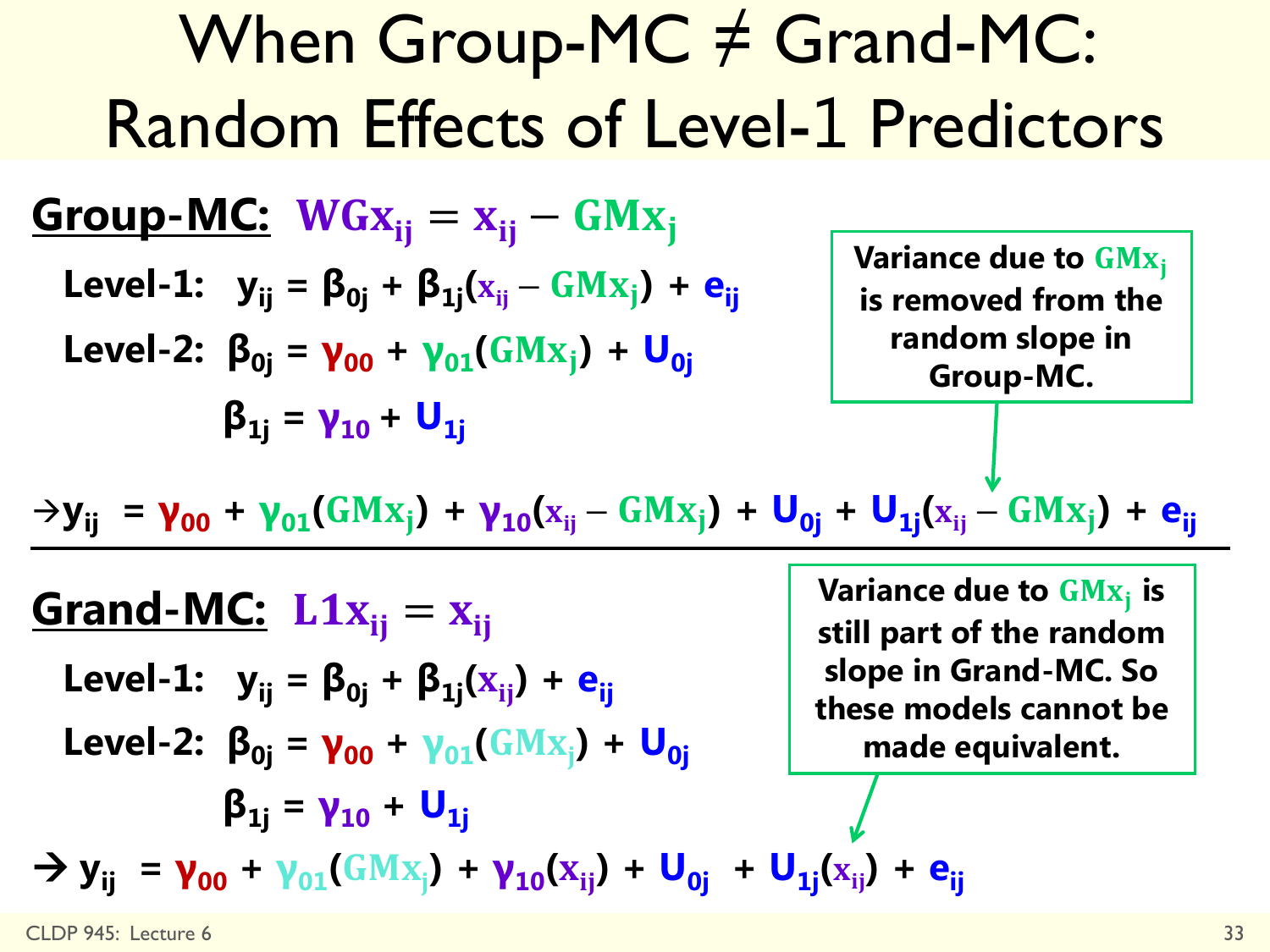## Random Effects of Level-1 Predictors

- **Random intercepts** mean different things under each model:
	- **Group-MC**  $\rightarrow$  Group differences at **WGx**<sub>ii</sub> =0 (that every group has)
	- **Grand-MC**  $\rightarrow$  Group differences at  $\text{L1x}_{ii} = 0$  (that not every group will have)
- **Differential shrinkage of the random intercepts** results from differential reliability of the intercept data across models:
	- $\triangleright$  Group-MC  $\rightarrow$  Won't affect shrinkage of slopes unless highly correlated
	- $\triangleright$  Grand-MC  $\rightarrow$  Will affect shrinkage of slopes due to forced extrapolation
- As a result, the **random slope variance may be smaller** under Grand-MC than under Group-MC
	- $\triangleright$  Problem worsens with greater ICC of level-1 predictor (more extrapolation)
	- Anecdotal example was presented in Raudenbush & Bryk (2002; chapter 5)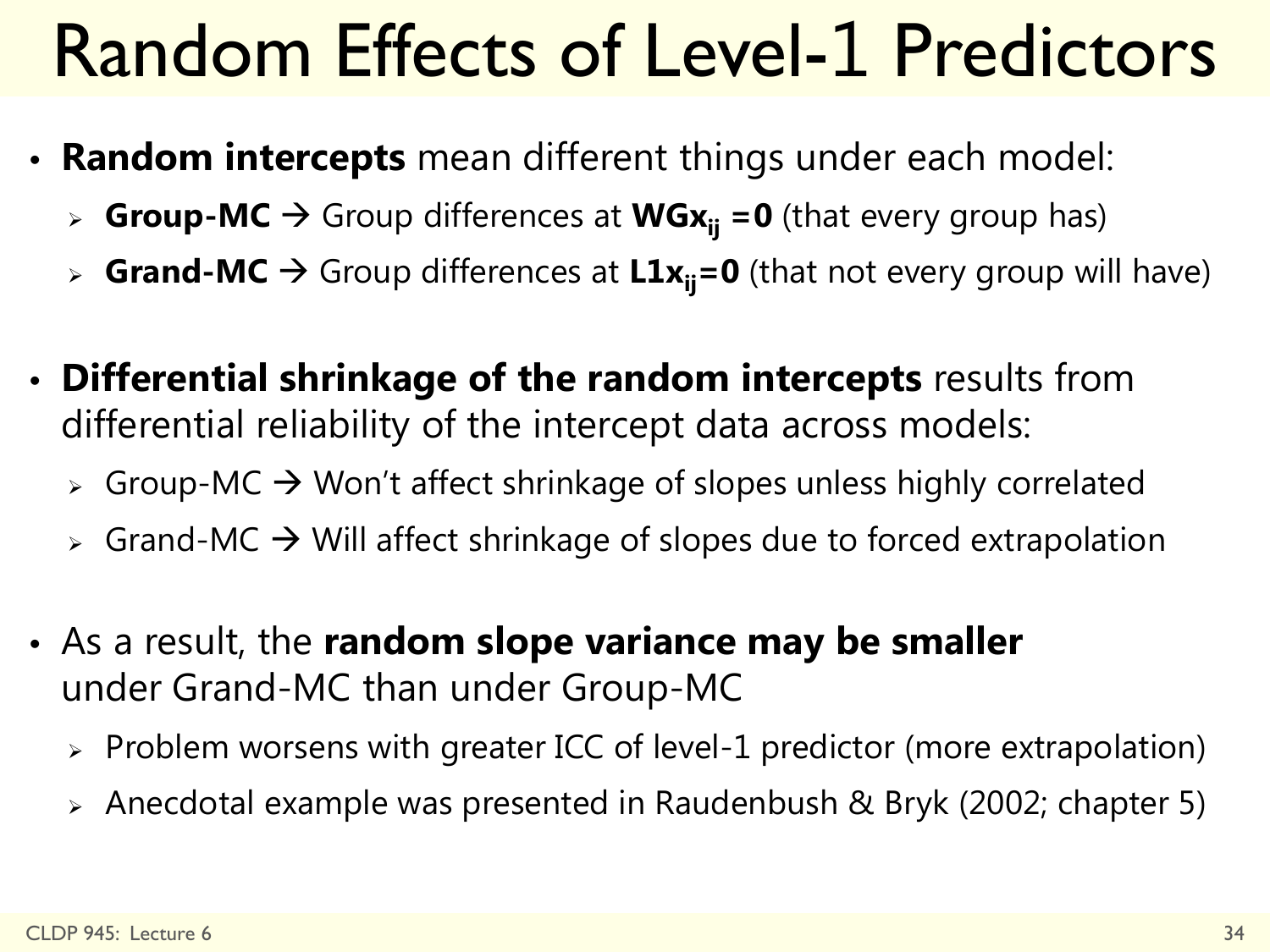## Bias in Random Slope Variance

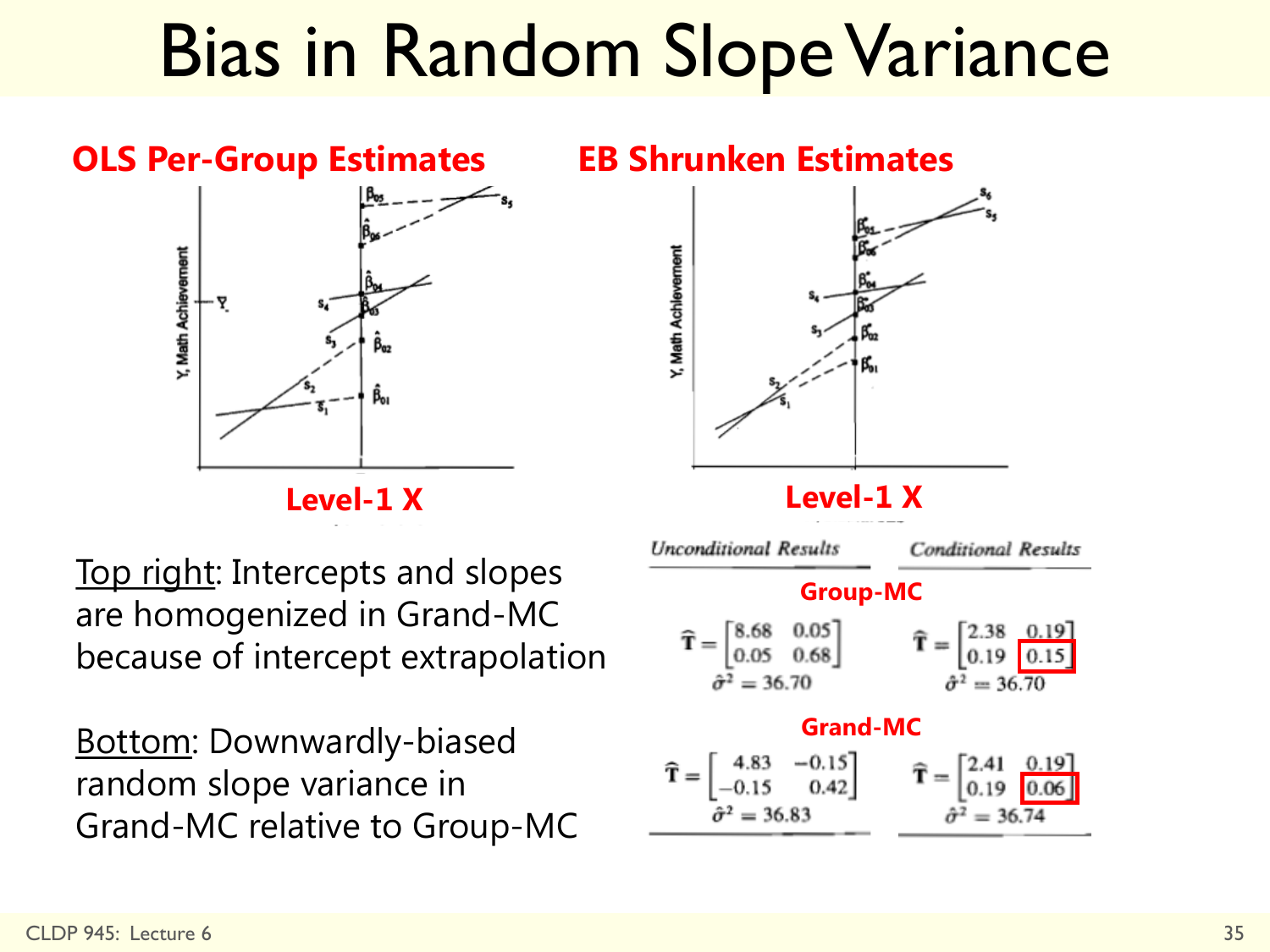# MLM for Clustered Data: Summary

- Models now come in only two kinds: "empty" and "conditional"
	- $\ge$  The lack of a comparable dimension to "time" simplifies things greatly!
- L2 = Between-Group,  $L1 =$  Within-Group (between-person)
	- Level-2 predictors are group variables: can have fixed or systematically varying effects (but not random effects in two-level models)
	- Level-1 predictors are person variables: can have fixed, random, or systematically varying effects
- No smushing main effects or interactions of level-1 predictors:
	- Group-MC at Level 1: Get L1=WG and L2=BG effects directly
	- Grand-MC at Level 1: Get L1=WG and L2=contextual effects directly
		- As long as some representation of the L1 effect is included in L2; otherwise, the L1 effect (and any interactions thereof) will be smushed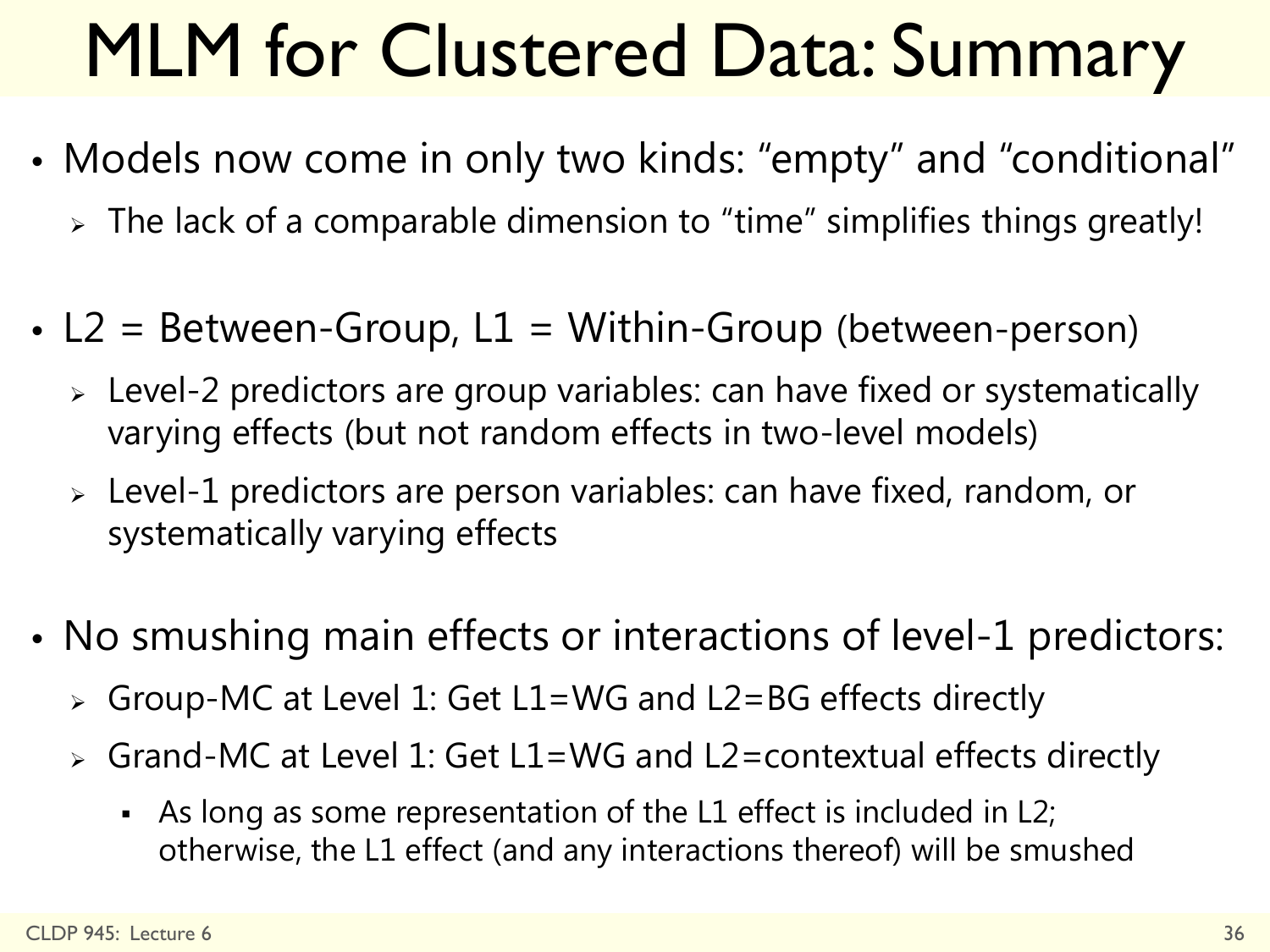# More Complex Multilevel Designs

- Multilevel models are specified based on the relevant dimensions by which observations differ each other, and how the units are organized
- Two-level models have at least two piles of variance, in which level-1 units are nested within level-2 units:
	- $\triangleright$  Longitudinal Data: Time nested within Persons
	- Students nested within Teachers
- Three-level models have at least three piles of variance, in which level-2 units are nested within level-3 units:
	- Time nested within Persons within Families
	- Student nested within Teachers within Schools
- In other designs, multiple sources of systematic variation may be present, but the sampling may be crossed instead...
	- $\triangleright$  Same idea as crossed random effects (i.e., as for persons and items), but these are known as "cross-classified" models in the clustered data world
	- Here are a few examples on when this might happen…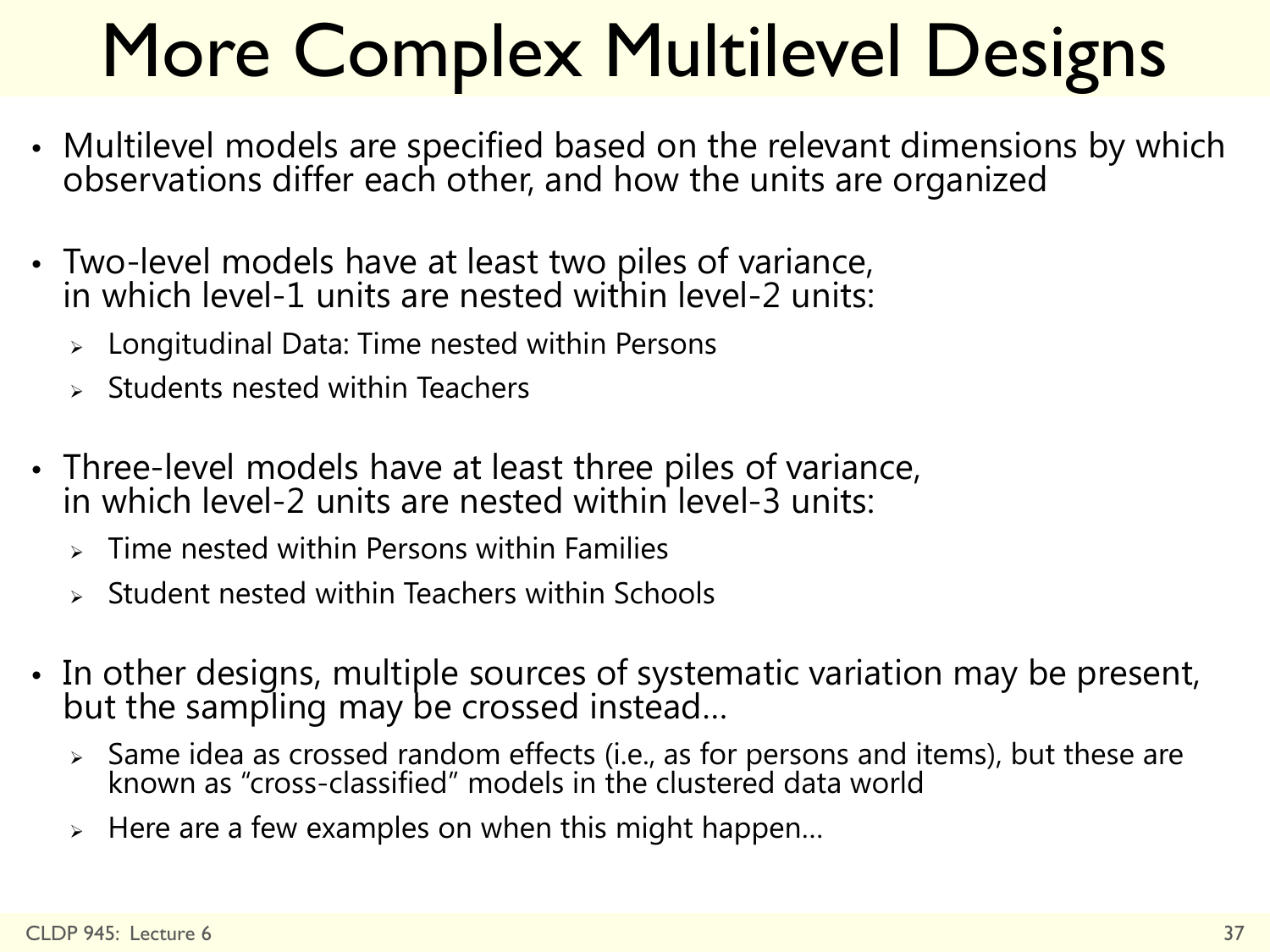# Kids, Schools, and Neighborhoods

- Kids are nested within schools AND within neighborhoods
- Not all kids from same neighborhood live in same school, so schools and neighborhoods are crossed at level 2
- Can include predictors for each source of variation

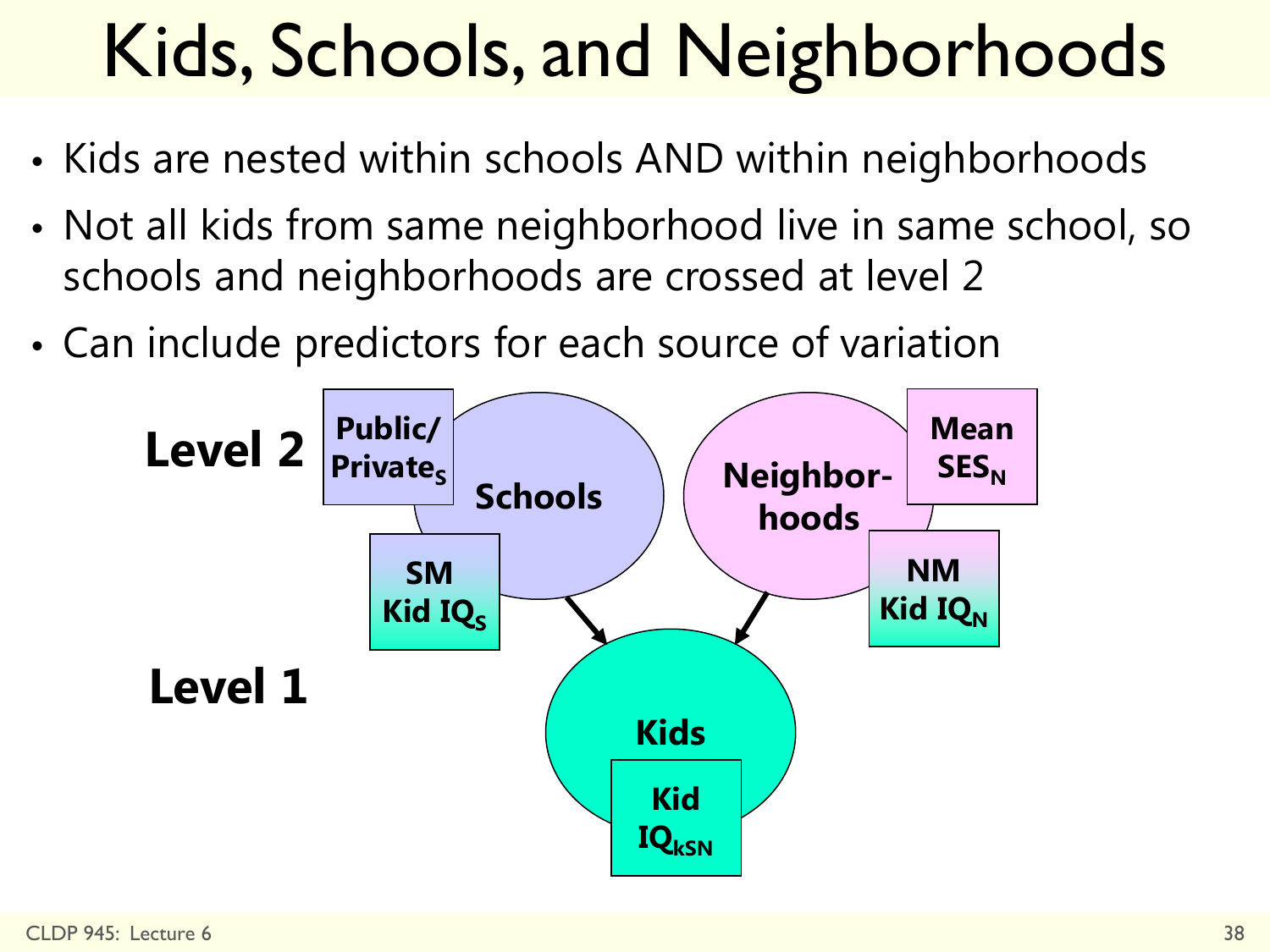## Kids, Schools, and Neighborhoods

 $y_{kSN} = y_{000}$  *d*  $\rightarrow$  *fixed intercept (all x's = 0)* + **γ<sub>010</sub>**(Private<sub>S</sub>) + **γ<sub>020</sub>**(SMIQ<sub>S</sub>) → *school effects* + **γ<sub>001</sub>**(SES<sub>N</sub>) + **γ<sub>002</sub>**(NMIQ<sub>N</sub>) → *neighborhood effects* + **γ<sub>100</sub>**(KidIQ<sub>kSN</sub>) → kid effects  $+$  **U**<sub>nsn</sub>  $\rightarrow$  *random effect of school* +  $U_{\text{non}}$   $\rightarrow$  random effect of neighborhood + **e<sub>kSN</sub>** → *residual kid-to-kid variation*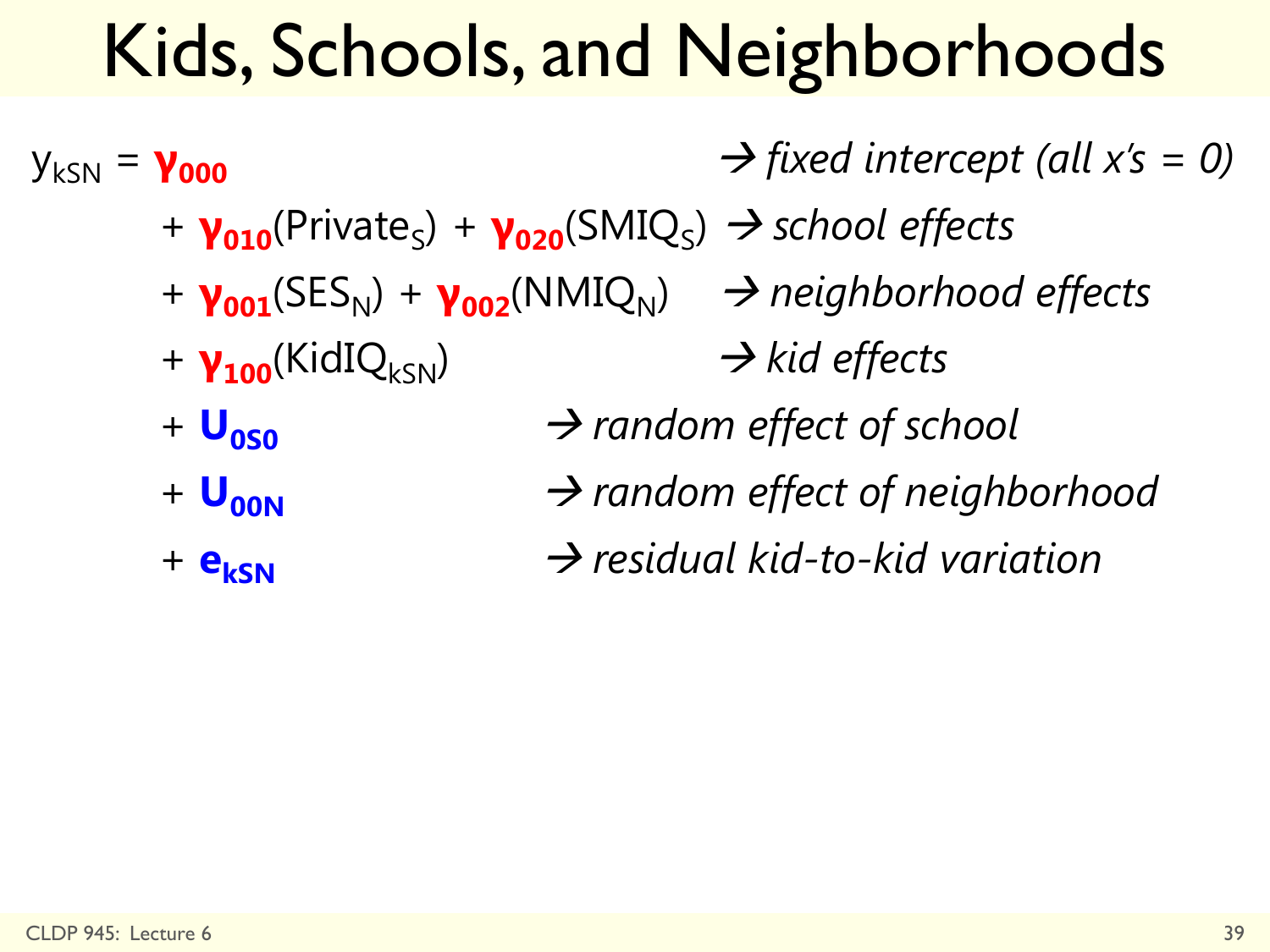# Time (t), Students (s), and Classes (c)

- Students are nested within Classes at each occasion…
- But if students move into different classes across time…
	- $\triangleright$  Time at level 1 is nested within Student AND within Classes
	- $\triangleright$  Student is crossed with Class at level 2
- How to model a time-varying random classroom effect?
	- $\triangleright$  This is the basis of so-called "value-added models"
- (At least) Two options via fixed or random effects:
	- Acute effect: Effect for class operates only when kids are in the class
		- e.g., Class effect  $\leftarrow$  teacher bias
		- Once a student is out of the class, class effect is no longer present
	- Transfer effect: Effect for class operates now and in the future…
		- e.g., Class effect  $\leftarrow$  differential learning
		- Effect stays with the student in the future (i.e., a "layered" value-added model)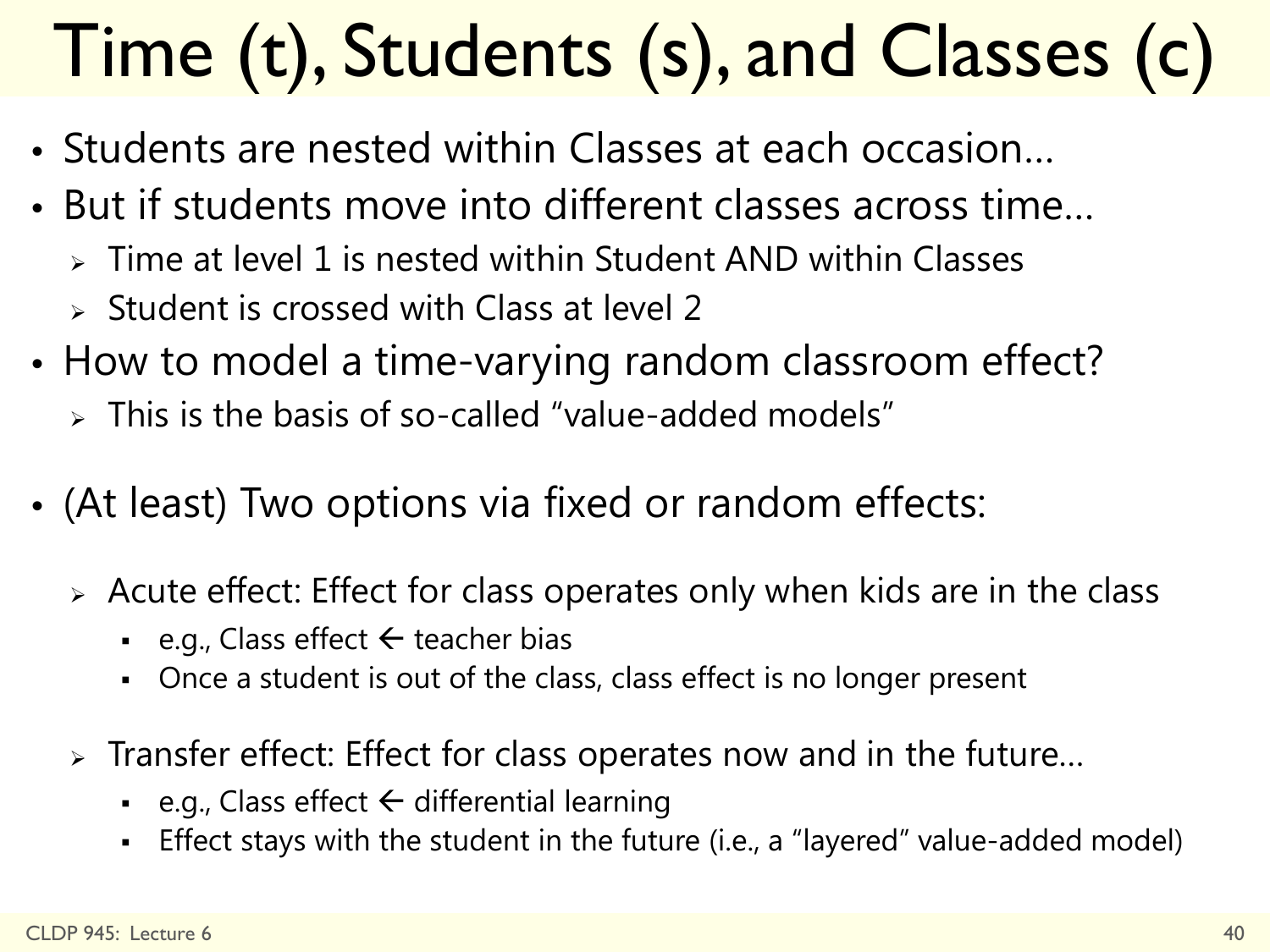# Time (t), Students (s), and Classes (c)

- Custom-built intercepts for time-varying effects of classes
	- An intercept is usually a column of 1's, but ours will be 0's and 1's to serve as switches that turn on/off class effects

|         |       |            |   | Per-Year Class ID<br>$(-99 = \text{missing})$ |        |        | Intercepts for<br><b>Acute Effects</b> |           |           | Intercepts for<br><b>Transfer Effects</b> |          |        |
|---------|-------|------------|---|-----------------------------------------------|--------|--------|----------------------------------------|-----------|-----------|-------------------------------------------|----------|--------|
| Student | Class | Grade Year |   | Year $0$                                      | Year 1 | Year 2 | Year $0$                               | Year 1    | Year 2    | Year $0$                                  | Year 1   | Year 2 |
| ID      | ID    |            |   | Class                                         | Class  | Class  | Intercept                              | Intercept | Intercept | Effect                                    | Effect   | Effect |
| 101     |       | 3          |   |                                               | $-99$  | 43     |                                        | $\theta$  |           |                                           | $\theta$ |        |
| 101     | $-99$ |            |   |                                               | $-99$  | 43     |                                        |           |           |                                           |          |        |
| 101     | 43    | 5          |   |                                               | $-99$  | 43     | $\theta$                               |           |           |                                           |          |        |
| 102     | 3     | 3          |   | 3                                             | 21     | 42     |                                        | $\Omega$  |           |                                           | $\Omega$ |        |
| 102     | 21    |            |   | 3                                             | 21     | 42     |                                        |           |           |                                           |          |        |
| 102     | 42    | 5          | ↑ | 3                                             | 21     | 42     |                                        |           |           |                                           |          |        |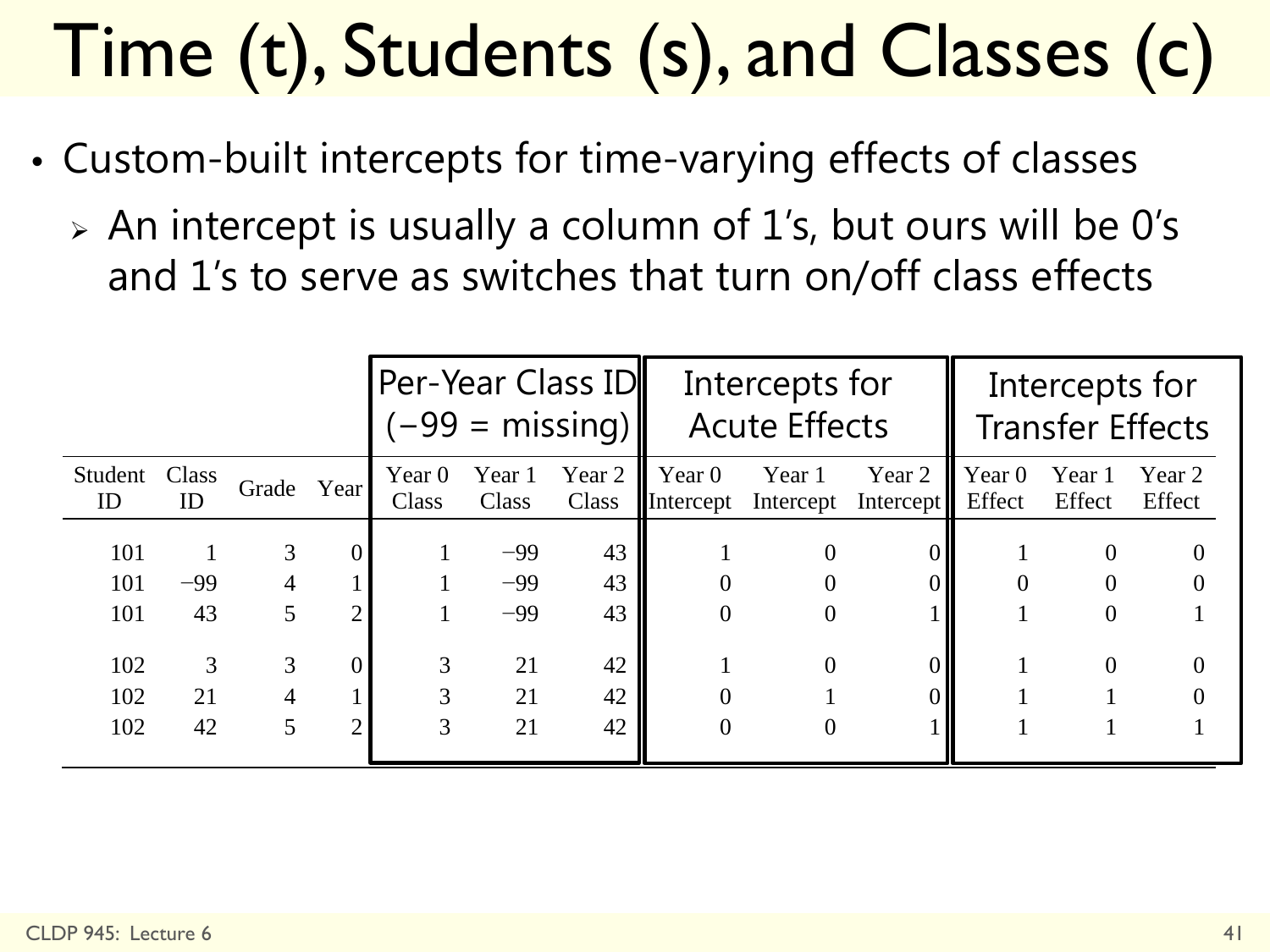# Time (t), Students (s), and Classes (c)

• Hoffman (2015) Equation 11.3: fixed effects model for class as a categorical time-varying predictor:

Allows for control of classes only….

$$
\begin{aligned}\n\text{Effort}_{\text{tsc}} &= \gamma_{000} + \gamma_{100} \left( \text{Year01}_{\text{tsc}} \right) + \gamma_{200} \left( \text{Year12}_{\text{tsc}} \right) + U_{0s0} + e_{\text{tsc}} \\
&\quad + \gamma_{001}^0 \left( \text{Class1}_c \right) \left( \text{Int0}_{\text{tsc}} \right) + \gamma_{002}^0 \left( \text{Class2}_c \right) \left( \text{Int0}_{\text{tsc}} \right) \cdots + \gamma_{00C}^0 \left( \text{ClassC}_c \right) \left( \text{Int0}_{\text{tsc}} \right) \\
&\quad + \gamma_{001}^1 \left( \text{Class1}_c \right) \left( \text{Int1}_{\text{tsc}} \right) + \gamma_{002}^1 \left( \text{Class2}_c \right) \left( \text{Int1}_{\text{tsc}} \right) \cdots + \gamma_{00C}^1 \left( \text{ClassC}_c \right) \left( \text{Int1}_{\text{tsc}} \right) \\
&\quad + \gamma_{001}^2 \left( \text{Class1}_c \right) \left( \text{Int2}_{\text{tsc}} \right) + \gamma_{002}^2 \left( \text{Class2}_c \right) \left( \text{Int2}_{\text{tsc}} \right) \cdots + \gamma_{00C}^2 \left( \text{ClassC}_c \right) \left( \text{Int2}_{\text{tsc}} \right)\n\end{aligned}
$$

- Hoffman (2015) Equation 11.4: class as a random effects crossed with students at level 2:
	- Controls and models class-related variance so it can be predicted Effort<sub>tsc</sub> =  $\gamma_{000} + \gamma_{100}$  (YearO1<sub>tsc</sub>) +  $\gamma_{200}$  (Year12<sub>tsc</sub>) + U<sub>0s0</sub> + e<sub>tsc</sub>  $\frac{0}{0.00}$  (IntO<sub>tsc</sub>) + U<sub>00c</sub> (Int1<sub>tsc</sub>) + U<sub>00c</sub> (Int2<sub>tsc</sub>)  $+ \rm{U}_{00c}^{0} \left( {\rm Int} \rm{O}_{tsc} \right) {+} \rm{U}_{00c}^{1} \left( {\rm Int} \rm{1}_{tsc} \right) {+} \rm{U}_{00c}^{2} \left( {\rm Int} \rm{2}_{tsc} \right)$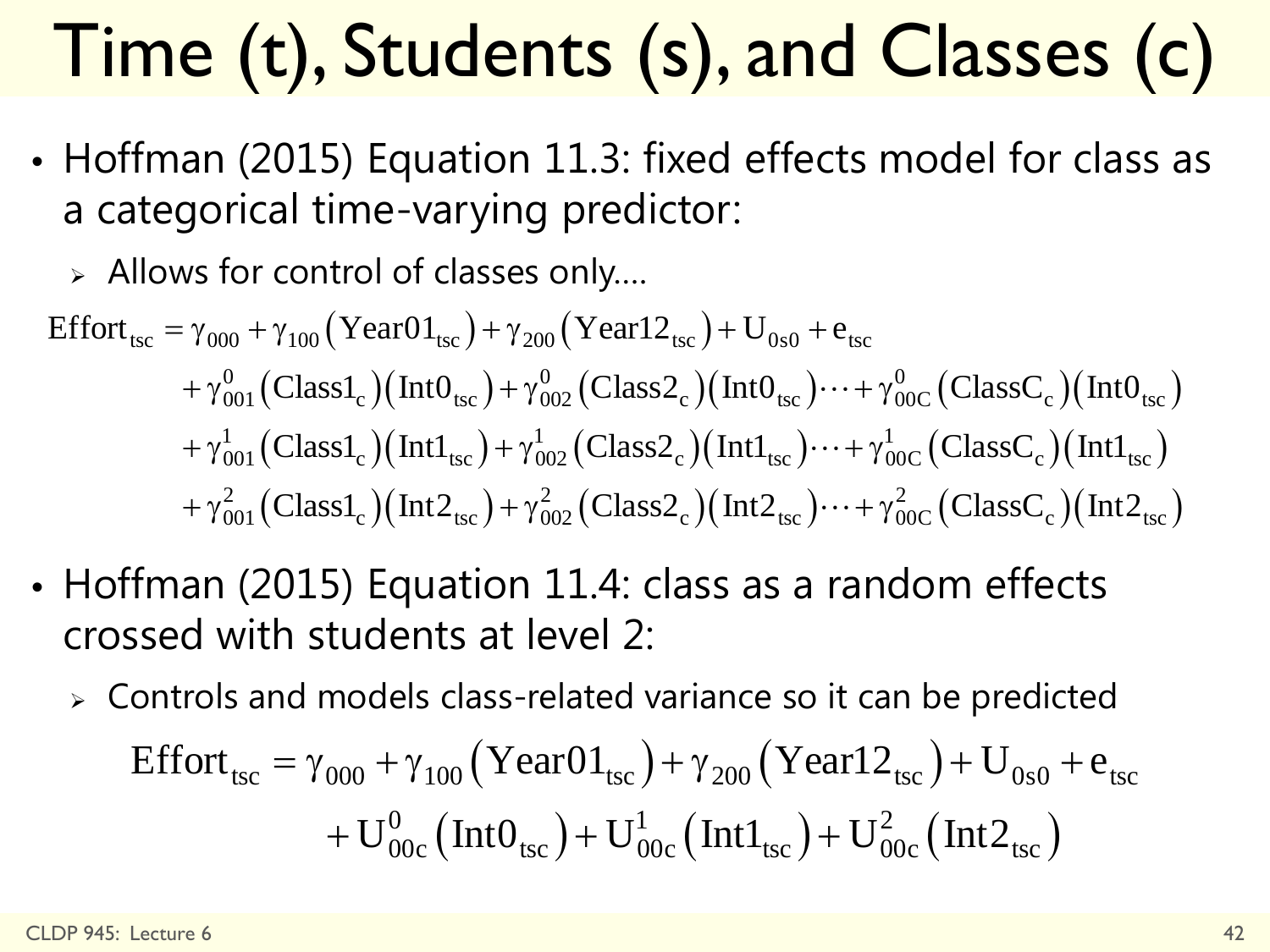# More on Cross-Classified Models

- In crossed models, lower-level predictors can have random slopes of over higher levels AND random slopes of the other crossed factor at the same level
	- Example: Kids, Schools, and Neighborhoods (data permitting)
		- Kid effects could vary over schools AND/OR neighborhoods
		- School effects could vary over neighborhoods (both level 2)
		- Neighborhood effects could vary over schools (both level 2)
- Concerns about smushing still apply over both level-2's
	- Separate contextual effects of kid predictors for schools and neighborhoods (e.g., after controlling for how smart you are, it matters incrementally whether you go to a smart school AND if you live in a neighborhood with smart kids)